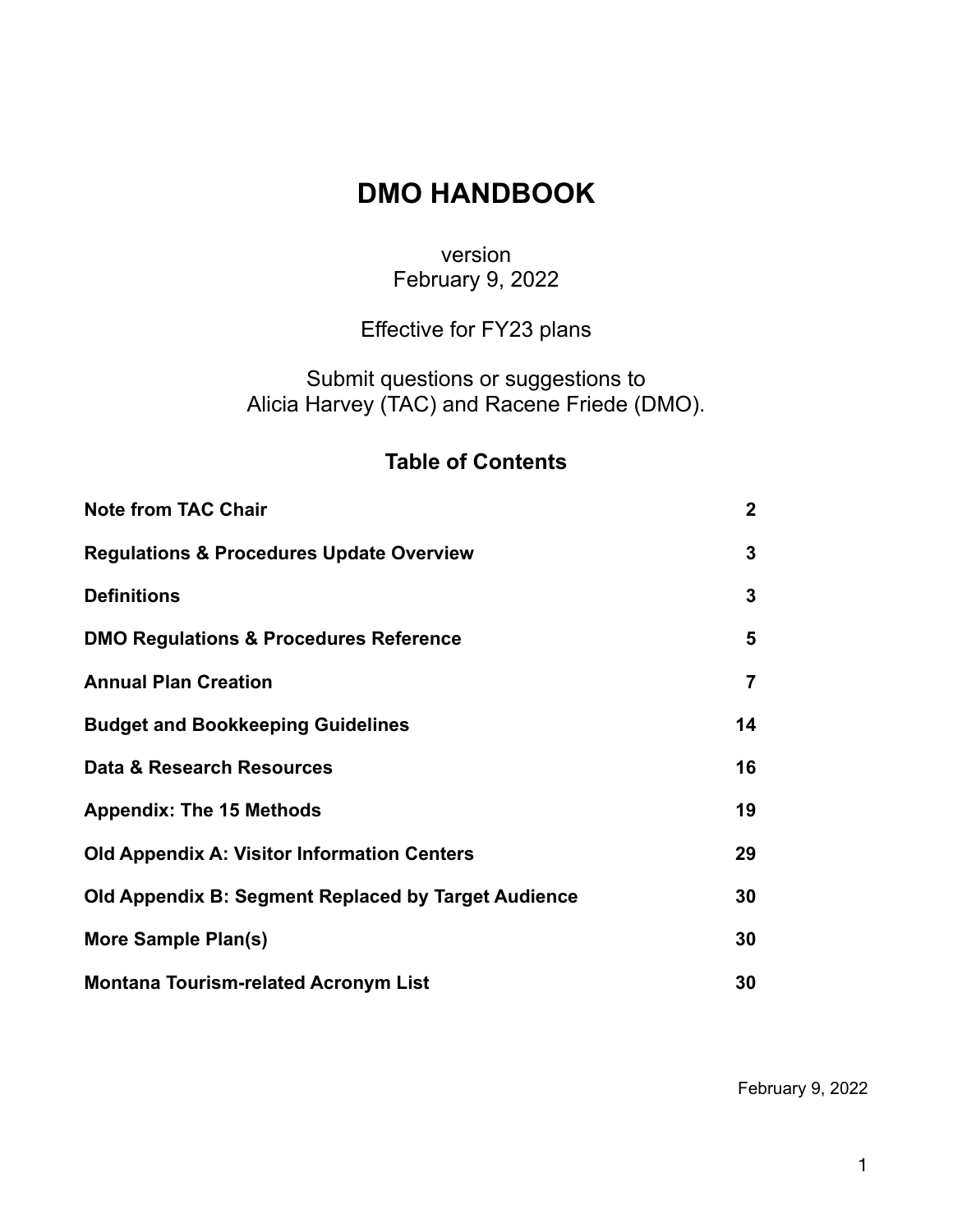*Montana Tourism Partners,*

*On behalf of the Montana Governor's Tourism Advisory Council, I'm pleased to introduce the DMO Handbook, a guide for Convention & Visitor Bureaus and Regional Tourism Organizations utilizing bed tax funding to enhance Montana's visitor economy and fortify tourism's contribution to Montanans' quality of life.*

*This guide was developed to assist Montana DMOs as they interpret the FY23 Regulations & Procedures for use of bed tax funding and develop a DMO Plan that best serves the unique needs of Montana's diverse visitor destinations. Some Montana DMOs will continue marketing-focused work, using promotions to build awareness and become a competitive destination that attracts more visitors. In destinations where visitation is strong and consistent, DMOs may look at opportunities to enhance visitor experience and increase visitor spending. In places where visitation puts pressure on a community or area, DMOs can look to develop mechanisms for diversification and sustainability. While most Montana DMOs will land in just one of these categories, some may engage several or all of them. Ultimately, the ability to utilize bed tax funds to support a comprehensive strategic vision can help Montana's tourism partners more effectively develop tourism in their areas, see productive returns on destination marketing, enlist their communities in stewardship efforts and pursue solutions for sustainable tourism.*

*Your first task is to determine the best strategic approach based on the needs of your destination and the resources available for follow through. Successful DMOs make data- and research-driven decisions that inform a long-term strategy, even when budgets are limited. This includes understanding and leveraging your destination or community stakeholders and embracing both traditional and leadingedge tools and industry trends.* 

*A great deal of knowledge, resources and experience exists among Montana's tourism partners. Decades of collaboration has made Montana a leader in tourism promotion, and as the landscape of tourism changes both at home and across the globe, continued collaboration will position Montana as an innovator in destination management alongside rapidly evolving economic prospects.*

*The FY23 Regulations & Procedures simplify the process for using bed tax funding for promotions or management tactics. With an emphasis on simpler articulation of strategy through narrative, more focused goals and objectives, streamlined budgets, and purposeful evaluation, the new plan format should help you spend less time explaining and more time executing your vision.*

*This handbook is a living document that will adapt, as needed, to be a robust guide for creating your DMO Plan. You will periodically be notified of any significant changes or updates, and we welcome your feedback in the process of refining this tool. Thank you for your service to Montana's tourism economy, communities and the place we call home.*

*Onward, Rachel Gregg Chair, Montana Tourism Advisory Council*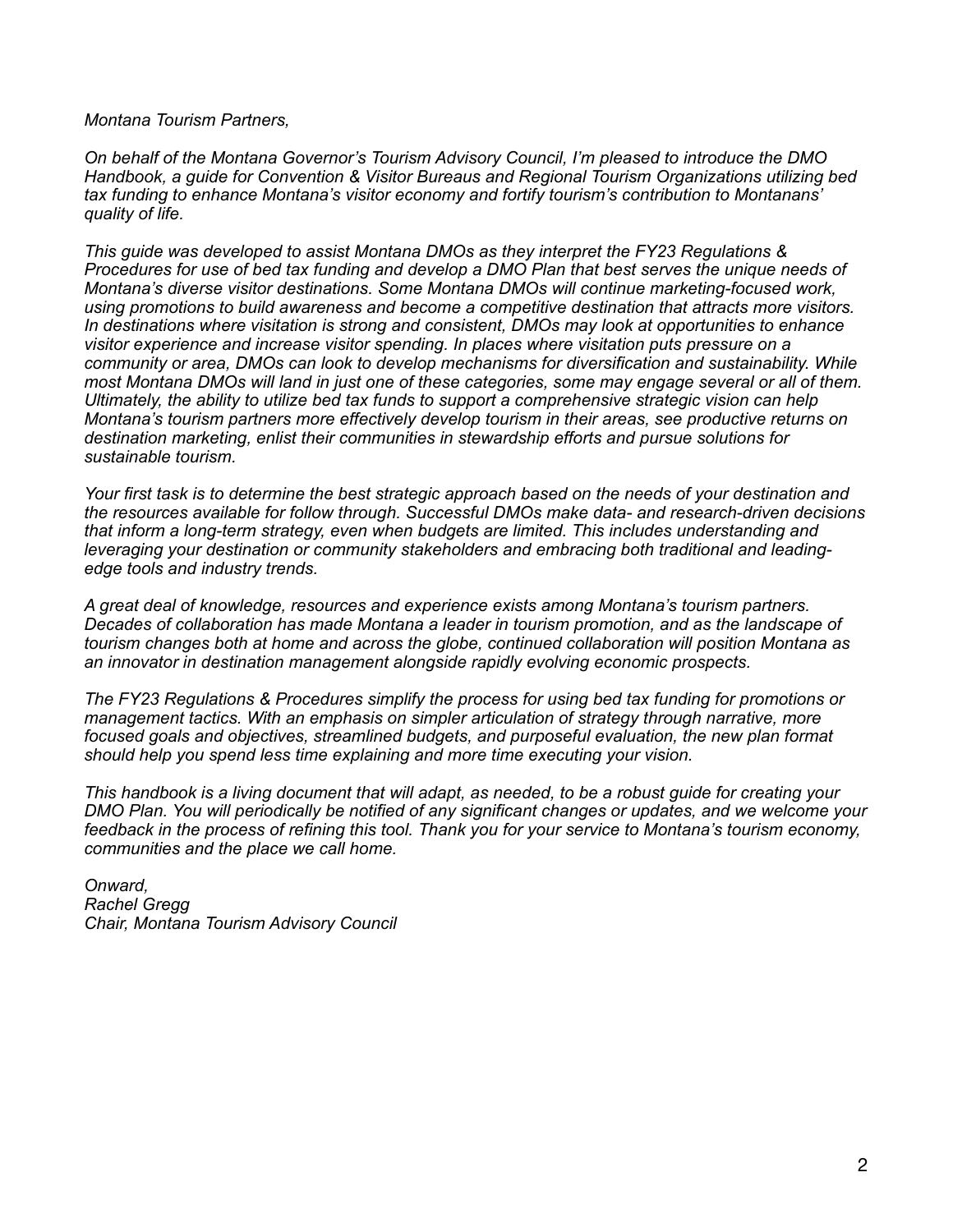# **REGULATIONS & PROCEDURES (R&P) FY23 UPDATE OVERVIEW**

- Marketing Plans are now called **DMO (Destination Marketing/Management Organization) Plans**. The plan must include a detailed narrative that lays out the overall strategy, goals, and objectives for destination management **or** marketing (or both), research that supports the overall narrative plan, and a budget chart that shows the methods for achieving the narrative objectives.
- Instead of requiring research for each marketing method, **research is now required only to support the narrative plan** (cite substantive research and data that informs their overall strategy, goals, and objectives for marketing and/or managing their destination).
- While hard-and-fast requirements and legal boundaries for the use of bed tax for DMO work will remain in the Regulations & Procedures document, examples, suggestions, and general guidelines for preparing a marketing or management plan will now be part of this **DMO Handbook** that will live on the Department website. This will allow us to keep vital DMO resources up to date in real-time instead of waiting to open the R&P for review. Plus, it helps remove grey areas in the R&P that were problematic or confusing, leading auditors to assume that suggestions were requirements.
- You can find most changes in Sections 3, 5, 6, and 7 with 12 being new.
- The old Appendix A and B have been mainly relocated to the DMO Handbook or relevant sections of the R&P document.
- The old appendix C has been updated and is now named Appendix.

# **DEFINITIONS**

**DMO = The following are some descriptions the various roles destination organizations play.** It is up to each organization's leadership and board of directors as what that role is. It can be a combination of the following DMO strategies but must include one or more.

> ● **A Destination Marketing Organization (DMO)** is a non-profit entity charged with marketing and providing visitor services locally. Destination marketing organizations or convention and visitor's bureau (CVB) is an organization that promotes a town, city, region, or country in order to increase the number of visitors. It promotes the development and marketing of a destination, focusing on convention sales, tourism marketing, and services. Destination marketing organizations are often called travel, convention, visitors, or tourism bureaus; welcome centers; information centers and more. Regardless of the name, these organizations offer many services to the traveling public.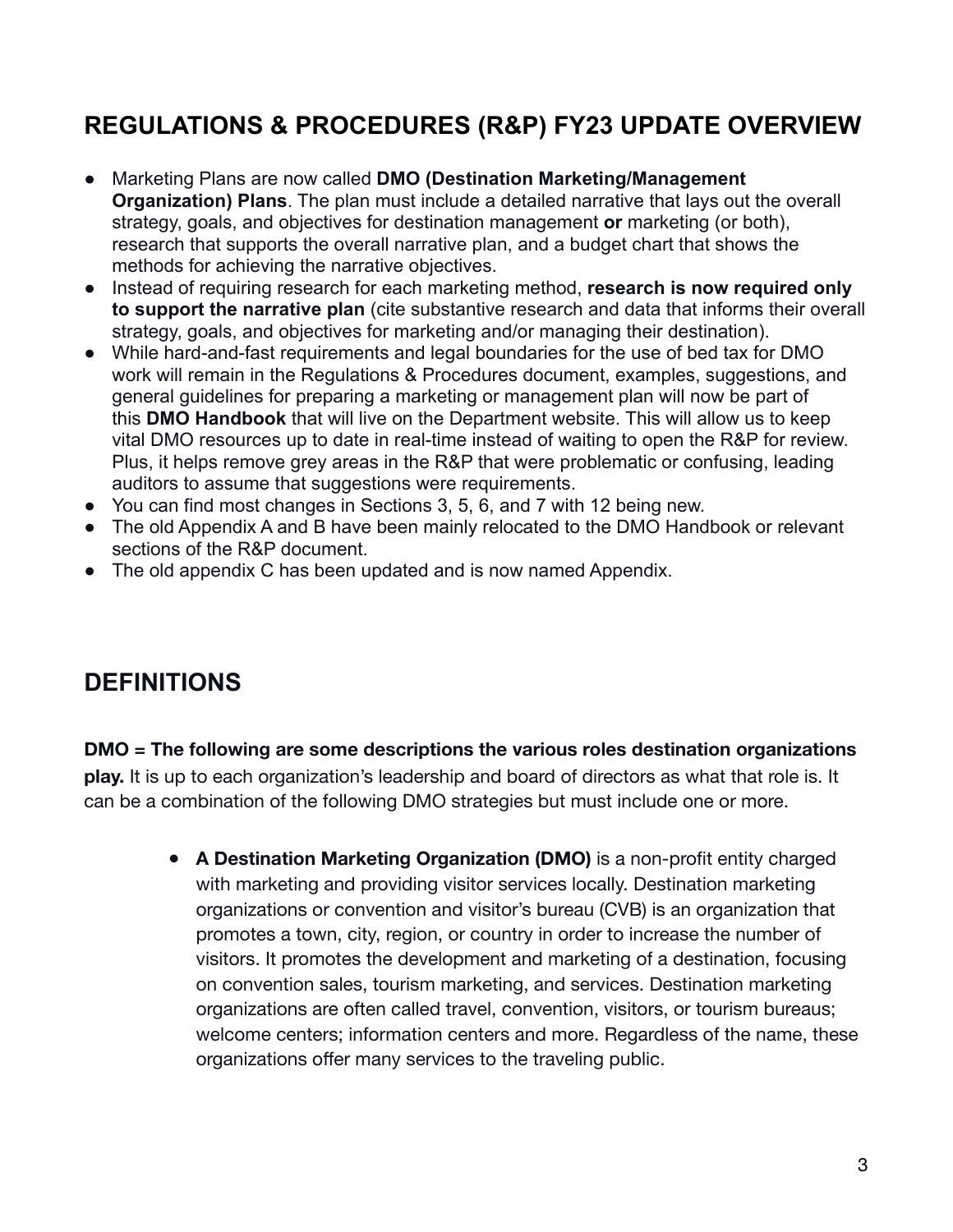- **Destination marketing** is a type of marketing that promotes a destination (town, city, region, country) with a purpose to increase the number of visitors. In other words, destination marketing is tourism advertising for a specific location. Unlike product marketing, where the products are delivered to customers through distribution channels, in destination marketing visitors travel to the destinations. *MOST SMALL ORGANIZATIONS WITH LIMITED BUDGETS FIT THIS CATEGORY.*
- **Destination management** consists of the coordinated management of all the elements that make up a tourism destination. Destination management takes a strategic approach to link-up these sometimes very separate elements for the better management of the destination. Joined up management can help to avoid overlapping functions and duplication of effort with regards to promotion, visitor services, training, business support and identify any management gaps that are not being addressed. Destination management calls for a coalition of many organizations and interests working towards a common goal, ultimately being the assurance of the competitiveness and sustainability of the tourism destination. The Destination Management Organization's (DMO) role should be to lead and coordinate activities under a coherent strategy in pursuit of this common goal. Though DMOs have typically undertaken marketing activities, their responsibility is becoming far broader, to become a strategic leader in destination development. *LARGER ORGANIZATIONS WITH ADEQUATE FUNDS AND BROAD COMMUNITY ENGAGEMENT MAY USE THIS CATEGORY. IT CAN BE BLENDED WITH MARKETING. LIKELY TO USE PRODUCT DEVELOPMENT METHOD.*
- **Destination development** is any activity that increases and improves the quality of a visitor's destination. To make tourism a vibrant, healthy, and manageable component of the local economy, communities need to craft and implement tourism management strategies that are local, authentic, and desirable. From large to small and rural to resort, every community can benefit from destination development. Destination development improves the visitor experience, leading to increased spending and tax revenues; diversifies and strengthens urban and suburban economies; enhances the recreation and support service infrastructure in emerging, rural tourism destinations; increases support services, capacity and visitor season for developed gateway communities. *APPROPRIATE FOR ORGANIZATIONS UNDERGOING SOPHISTICATED STRATEGIC PLANNING. LIKELY TO USE PRODUCT DEVELOPMENT METHOD.*
- **Destination stewardship** is defined by the Global Sustainable Tourism Council as "a process by which local communities, governmental agencies, NGOs, and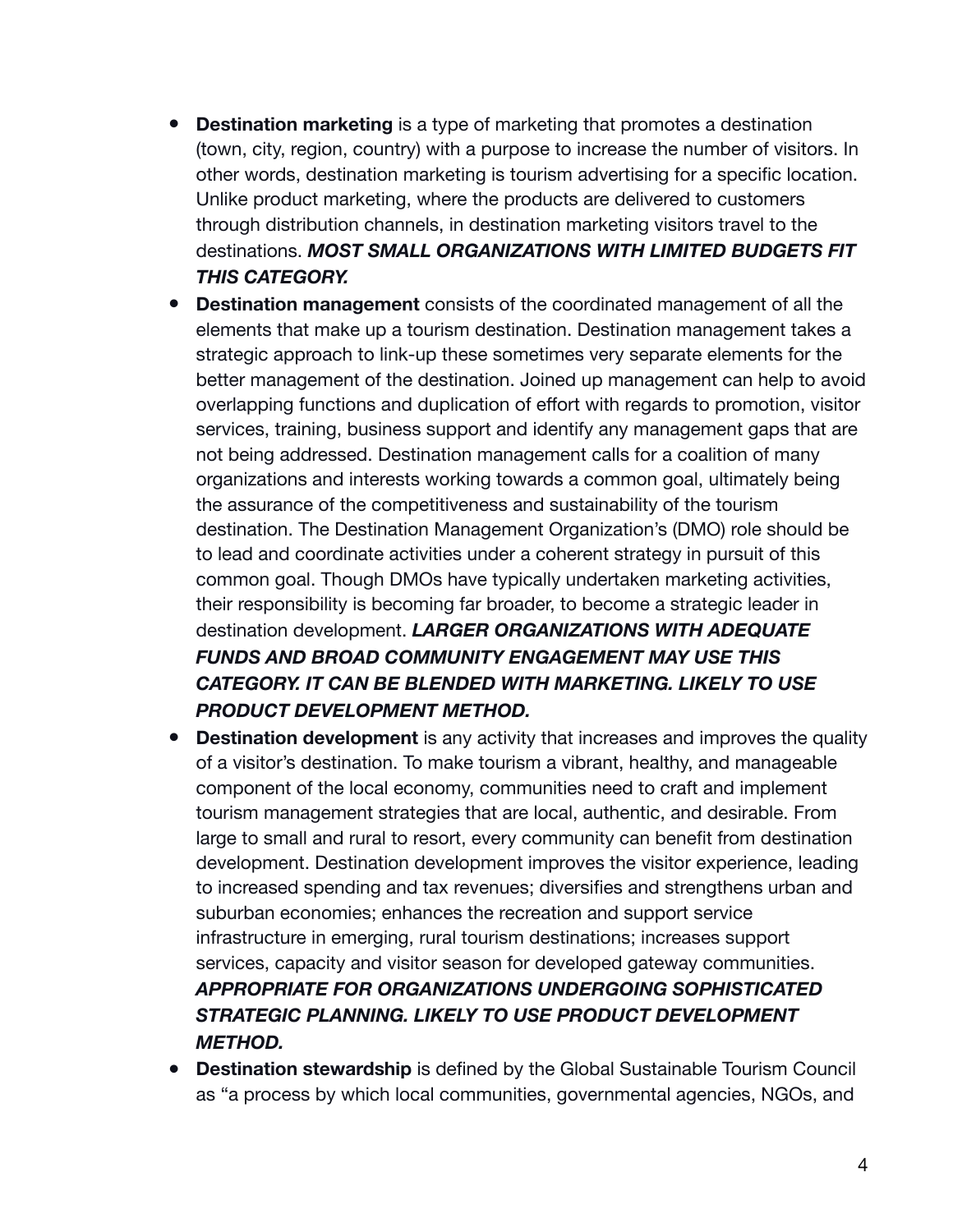the tourism industry take a multi-stakeholder approach to maintaining the cultural, environmental, economic, and aesthetic integrity of their country, region, or town." It is about protecting the very qualities that make a place first and foremost a wonderful place to live, with the added benefit of being a wonderful place to visit. *SOMETIMES GROUPED WITH SUSTAINABLE TOURISM EFFORTS. LIKELY TO USE PRODUCT DEVELOPMENT METHOD.*

**Sections** = refers to the respective sections of the Regulations & Procedures document

**TAC or The Council = Tourism Advisory Council** 

**The Department** = the office within the department of commerce overseeing Lodging Tax/ Brand MT

# **DMO REGULATIONS & PROCEDURES REFERENCE**

Prior to the release of any funds, organizations shall receive Council approval, on an annual basis of 1) a narrative DMO plan including overall strategies, goals, objectives, metrics for success, and supporting research, 2) Objectives chart with measurable metrics and evaluation, and 3) Budget chart with methods utilized. (Section 5)

Funds cannot be expended without prior approval from the Council or approval from the Marketing Committee on behalf of the full Council.

NOTE Council review and consideration (Section 6)

#### **Required Documents**

These documents must be signed by the authorized representatives and submitted with the annual DMO Plan.

- 1. A copy of the motion approving the DMO plan passed by the current Board of Directors. This must arrive at The Department prior to completion of online application.
- 2. Applicant's Certificate of Compliance (checklist of legal requirements signed by the authorized representative)
- 3. Current by-laws of the organization

Required Documents should be attached to the 'Required Documents' component in online application.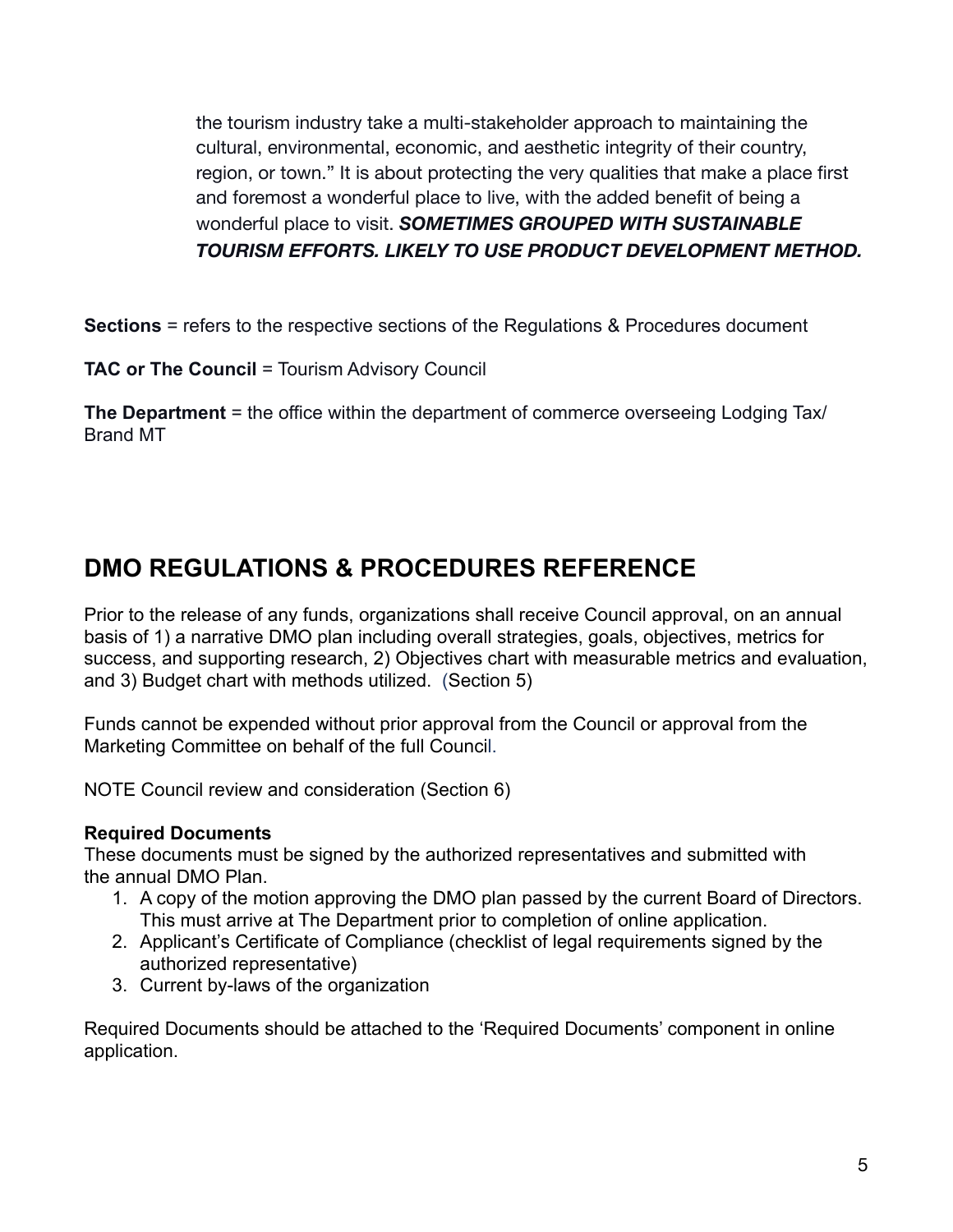Once approved by TAC, an annual contract with The Department must be signed prior to any funds being spent.

#### **Calendar**

Link to current presentations by The Department: <https://marketmt.com/Programs/Industry-Services-and-Outreach/Resources-for-Tourism-Partners>

**DMO Plan Timeline** (dates are approximate)

- February DMO receives projected revenue collections amount from The Department. The estimate is used for plan budgeting. The amount is based previous calendar year collections.
- February through the end of April the DMO creates the annual plan, receives proper approvals and submits required documents.
- First week of May DMO plans are due to The Department using online application.
- Mid-May the DMO receives comments from the TAC for requested changes/updates to the plan. The DMO is given approximately one week to make and submit revisions.
- Last week of May the DMO plans are reviewed via zoom (or similar format) for recommended approval to the full Council or sent back to the DMO for recommended revisions by the Committee.
- First week of June the revised DMO plans are reviewed for recommended approval by the full Council during the June TAC meeting
- Second Monday and Tuesday in June the full TAC meets to review and approve the annual DMO Plan. Each DMO will present their plan to Council for consideration.
- July through following June once plan is approved, budget increases and addition of new methods can be approved by the Marketing Committee
- December 1 following fiscal year end evaluation reporting is due to The Department

#### **Lodging Facility Use Tax funds may be spent for Eligible DMO expenses**

- Eligible Expenditures Section 5.5.1
- Ineligible Expenditures Section 5.5.2
- Allowable Administrative Expenses Section 5.5.3
	- o Maximum of 20% of new revenue is allowed for administrative expenses
	- o Management of staying within the 20% is the responsibility of the organization
- Allowable VIC Expenditures Section 5.5.4.

#### **See R&P Appendix regarding the 15 Allowable Methods. Further detail provided in the "The 15 Methods" part of this document.**

#### **DMO Plan Evaluations – submit to The Department by December 1 following the fiscalyear end**

The following items are required in the evaluation report:

1. Narrative summary of the tactics and projects carried out to achieve your goals. **Did you meet your goals?**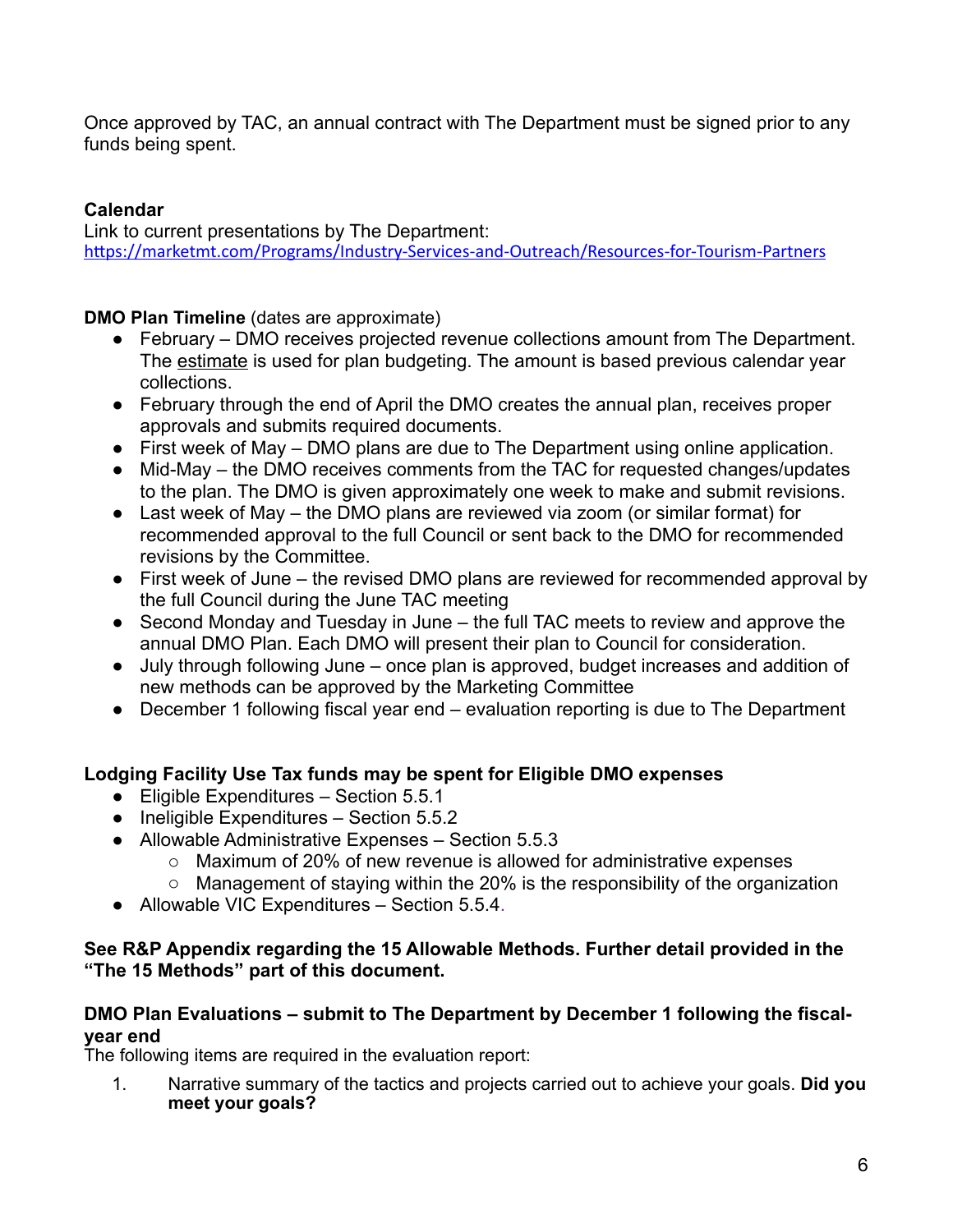- 2. Actual metric alongside the target metric for each objective. **Did you meet your objective? Provide a brief explanation of the results.**
- 3. Updated **budget comparing approved budget amounts to actual expenditures** for each method.

**NOTE Council review and consideration (Section 6)**

## **ANNUAL PLAN CREATION**

Prior to submitting the DMO Plan, a copy of the motion approving the DMO plan passed by the current Board of Directors must be submitted to The Department.

Use the online application to complete your DMO plan narrative, budget chart and evaluation information, addressing the following topics and questions. The following screenshots show the actual online WebGrants application.

Plans may be viewed (not edited) by visiting: <https://funding.mt.gov> User name: marketingplan Password: marketingplan1

#### MY APPLICATIONS SUMMARY PAGE

| <b>Form Name</b> |  |
|------------------|--|
|                  |  |
|                  |  |
|                  |  |
|                  |  |
|                  |  |
|                  |  |
|                  |  |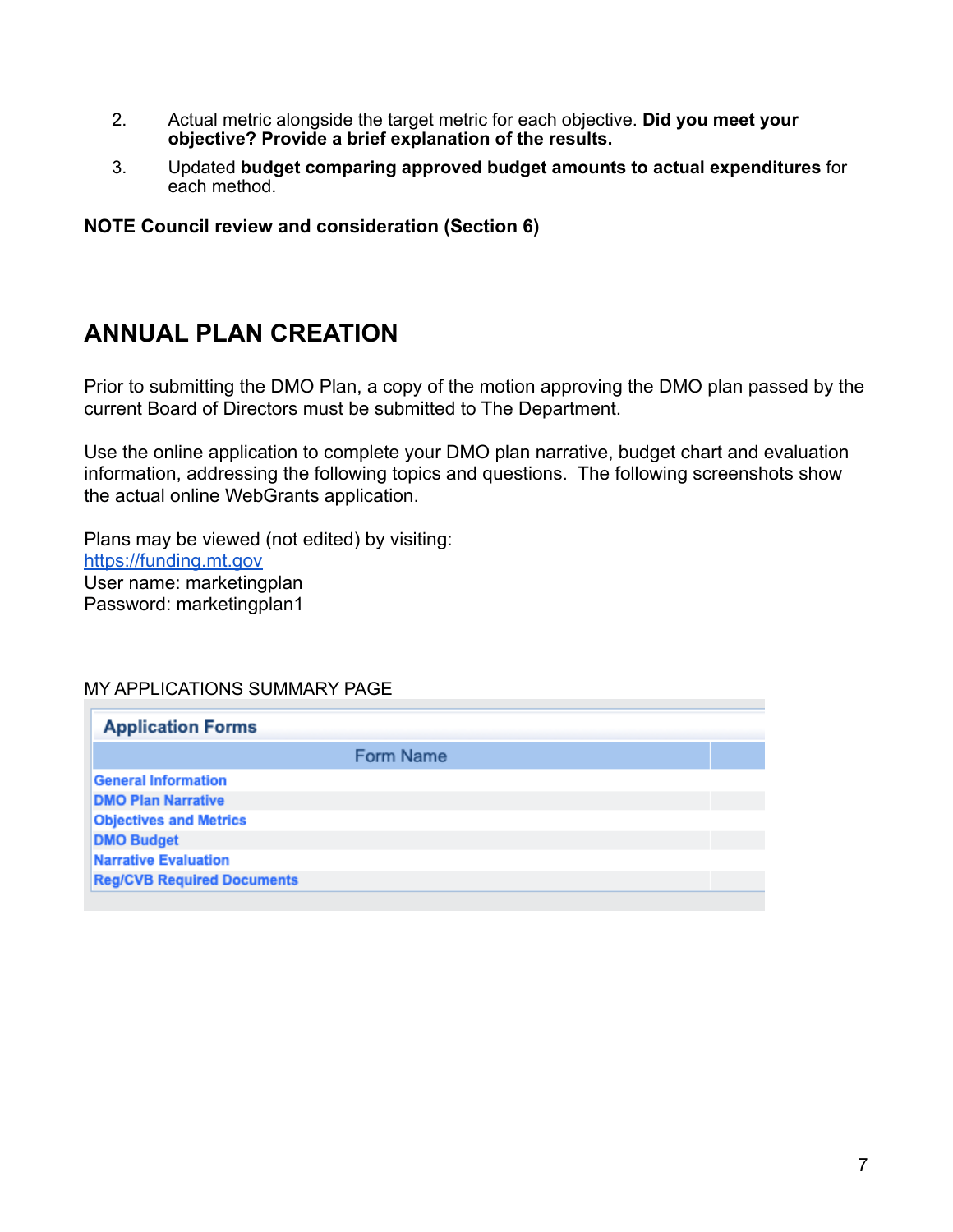#### NARRATIVE

| <b>DMO Plan Narrative</b><br><b>Mark as Complete   Go to Application Forms</b>                                                                                  |
|-----------------------------------------------------------------------------------------------------------------------------------------------------------------|
| 1. Describe Your Destination                                                                                                                                    |
| Describe your destination (who you are, who you wish to attract and why they would come) addressing your strengths, opportunities, and potential<br>challenges. |
| i'll type by info - test box                                                                                                                                    |
| 2. Align with Montana Brand                                                                                                                                     |
| Briefly describe how your destination aligns with the Montana Brand.                                                                                            |
| 3. What is the strategic role of your DMO?                                                                                                                      |
| Select all that apply: Destination Marketing, Destination Management, Destination Stewardship, Destination Development).                                        |
| <b>Destination Marketing</b>                                                                                                                                    |
| Based on the strategic role you serve, provide the following information.                                                                                       |
| 3a. Define your audience(s) (demographic, geographic, and psycho-graphic).                                                                                      |
| 3b. What research supports your DMO strategy?                                                                                                                   |
| 3c. What are your emerging markets?                                                                                                                             |
| 4. Define and describe your overall goals.                                                                                                                      |
| A goal is an idea of the future or desired result that a person or group of people envisions, plans and commits to achieve.                                     |
| 4a. Describe proposed tactics and projects as related to overall goals and controlled by the organization in its financial statements.                          |

### OBJECTIVES/METRICS/EVALUATIONS SUMMARY

| <b>Objectives/Metrics/Evaluation</b>                                                                |                                          |                                      | <b>Mark as Complete   Go to Application Forms</b>                                                                |
|-----------------------------------------------------------------------------------------------------|------------------------------------------|--------------------------------------|------------------------------------------------------------------------------------------------------------------|
| <b>Objectives</b>                                                                                   | <b>Measurable Metrics</b><br>for Success | <b>Report the Metric</b><br>Achieved | <b>Evaluation of Measurable Metrics for Success</b>                                                              |
| We need to increase lodging tax collection in order FY23 lodging tax +5%<br>to maintain CVB status. |                                          | + 8% achieved                        | Q1 was down, but Q2-3-4 increased significantly. Perhaps due to COVID<br>refugees and increased traffic on I-94. |
|                                                                                                     |                                          |                                      |                                                                                                                  |

 $\Box$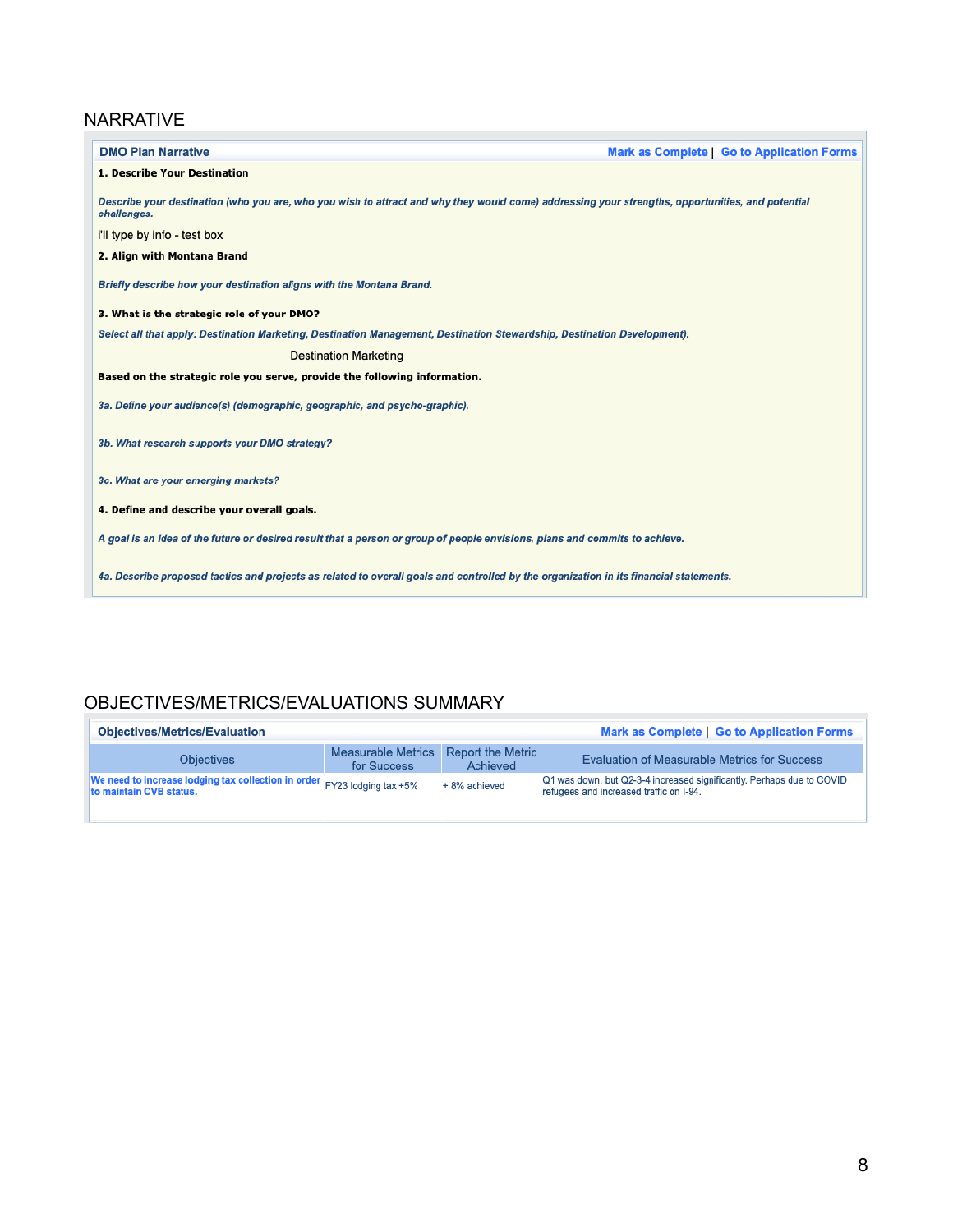### OBJECTIVES/METRICS/EVALUATIONS DETAIL

| <b>Objectives/Metrics/Evaluation</b>                                                                                                   |
|----------------------------------------------------------------------------------------------------------------------------------------|
| Objectives*                                                                                                                            |
| Provide a short summary of each objective stated in the narrative section.                                                             |
| Font Family<br>Font Size<br>学习<br>鱼的<br>$\mathbb{R}$                                                                                   |
| We need to increase lodging tax collection in order to maintain CVB status.                                                            |
|                                                                                                                                        |
|                                                                                                                                        |
|                                                                                                                                        |
|                                                                                                                                        |
| Path: p<br>Words:13                                                                                                                    |
| <b>Measurable Metrics for Success*</b>                                                                                                 |
| ▾ <b>B</b> / U │ ≣ ≣ ≣ ≣ │ ⊟ ⊟ │ ⊟ │ ⊈ ≡ │ ¼ ப ப ப │ ▲ ・ <mark>��</mark> ・ │ 坐 ∞ │ <mark>:4</mark> │<br>Font Family<br>Font Size<br>鱼的 |
| FY23 lodging tax +5%                                                                                                                   |
|                                                                                                                                        |
|                                                                                                                                        |
|                                                                                                                                        |
|                                                                                                                                        |
|                                                                                                                                        |
| Words:3<br>Path: p                                                                                                                     |
| <b>Report the Metric Achieved</b>                                                                                                      |
| <mark>, B / U</mark>   ≣ ≣ ≣   ≣   ¦E }E   ∉ ∉   X Q Q <mark>  A · *</mark> 2 ·  <br>Font Family<br>Font Size<br>鱼像<br>堡<br>63<br>$-4$ |
| + 8% achieved                                                                                                                          |
|                                                                                                                                        |
|                                                                                                                                        |
|                                                                                                                                        |
|                                                                                                                                        |
| Path: p<br>Words:1                                                                                                                     |
| <b>Evaluation of Measurable Metrics for Success</b>                                                                                    |
| Font Size<br>Font Family                                                                                                               |
| Q1 was down, but Q2-3-4 increased significantly. Perhaps due to COVID refugees and increased traffic on I-94.                          |
|                                                                                                                                        |
|                                                                                                                                        |
|                                                                                                                                        |
|                                                                                                                                        |
| Words:17<br>Path: p                                                                                                                    |
|                                                                                                                                        |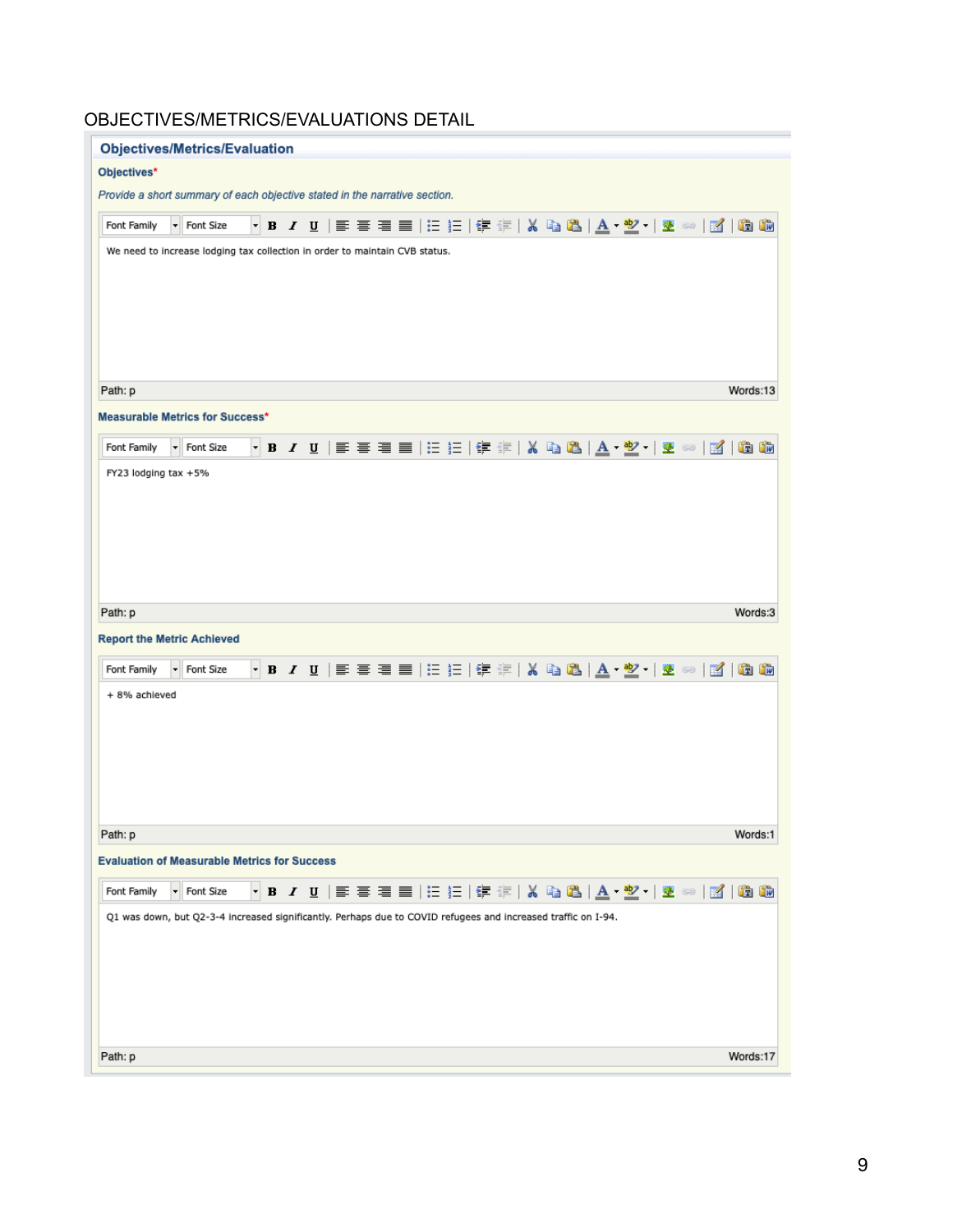#### BUDGET

| <b>DMO Budget</b>        |                        |                       |                        | Mark as Complete   Go to Application Forms |
|--------------------------|------------------------|-----------------------|------------------------|--------------------------------------------|
| <b>Allowable Methods</b> | <b>Amount Budgeted</b> | % of Budget Allocated | <b>Amount Expended</b> | % of Budget Expended                       |
|                          | \$0.00                 | 0.00                  | \$0.00                 | 0.00                                       |
|                          |                        |                       |                        | Last Edited By:                            |

#### NARRATIVE EVALUATION

| <b>Narrative Evaluation</b> | <b>Mark as Complete   Go to Application Forms</b> |
|-----------------------------|---------------------------------------------------|
|                             |                                                   |
|                             | Last Edited By:                                   |
| DEALUDED DAALIMENTS         |                                                   |

# REQUIRED DOCUMENTS

| <b>Reg/CVB Required Documents</b> | Mark as Complete   Go to Application Forms |                  |               |         |
|-----------------------------------|--------------------------------------------|------------------|---------------|---------|
| <b>Description</b>                | <b>File Name</b>                           | <b>File Size</b> | Date Uploaded | Delete? |
| Last Edited By:                   |                                            |                  |               |         |

#### **Sample Plan Narrative, Objectives, and Metric Targets**

Suggestions for verbiage are written below *in italics*. These are examples only. Each DMO will customize their plan narrative and metrics specific to their plan.

1. Describe your destination (who you are, who you wish to attract and why would they come) addressing your strengths, opportunities and potential challenges.

*In most cases, updating the previous year's narrative would be acceptable. DMOs are encouraged to review other DMO's plans for how they executed this section.*

2. Briefly describe how your destination aligns with the Montana brand.

In most cases, updating the previous year's narrative would be acceptable until a new or *altered brand is identified. DMOs are encouraged to review other DMO's plans for how they executed this section.*

3. What is the strategic role of your organization? (DMO strategy, select all that apply: Destination Marketing, Destination Management, Destination Stewardship, Destination Development). Based on the strategic role you serve to your destination, provide the following information:

*If you have largely defined yourself as a Destination Management organization in the past, updating the previous year's narrative strategy would be acceptable. Most smaller organizations will find themselves as Destination Marketing or unless they are adding new or altered strategic roles. DMOs are encouraged to review other DMO's plans for how they executed this section. See definitions for assistance in understanding this role.*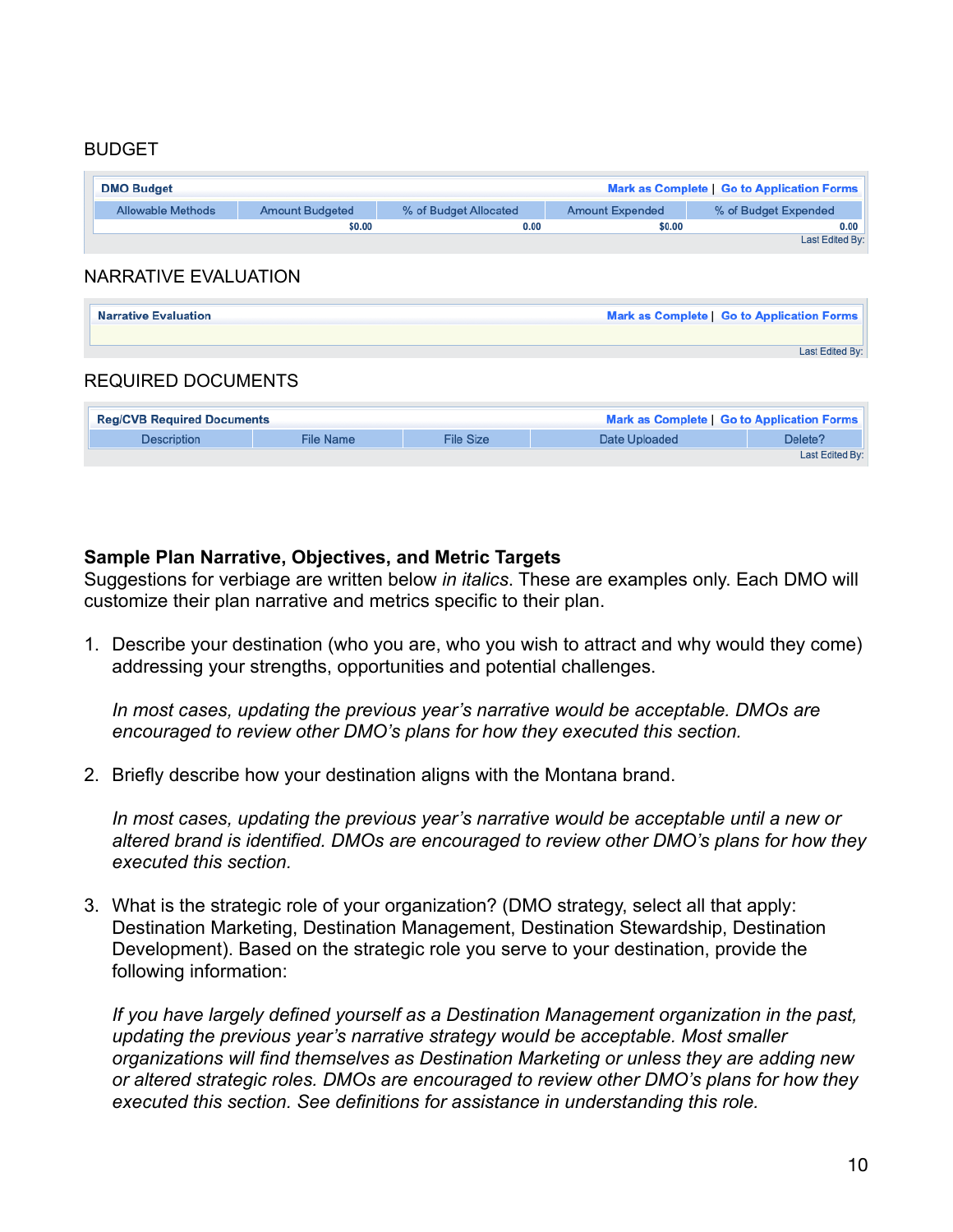- a. Define your audience(s) (demographic, geographic, and psycho-graphic) as they apply to your strategic role(s). Distinguish the various segments of your audience. These are segments from the previous Rules and Procedures Appendix B and now apply to the narrative.
	- *i. Consumer: Messaging that is direct to the traveler. Often referred to as FIT (Fully Independent Traveler)*
	- *ii. Earned Media/Publicity (combined with Tourism Sales in methods): Earned media (or free media) refers to publicity gained through promotional efforts other than advertising [\(paid media](https://en.wikipedia.org/wiki/Advertising)) or branding (owned media). It is typically generated by an outside entity such as customers, journalists or influencers.*
	- *iii. Groups (or, Tourism Sales, combined with Earned Media in methods): Meetings, conventions, weddings, reunions, etc. The target may be the meeting planner or the attendees of the group function.*
	- *iv. Events: Includes musical, cultural, sporting, special interest gatherings intended to draw attendance from outside the immediate community or region.*
	- *v. Film: Collaborative efforts to attract inclusion in film and television productions with the intent to portray the location positively.*
	- *vi. (new) Tourism Industry Partners: Those entities that collaborate on Destination Stewardship, Development or Management. Appropriate when Product Development method is utilized.*
- b. What research supports your DMO strategy? Please list as many as needed to support your strategy(s). *Describe and provide relevant links. This no longer is specific to methods, but rather supporting the overall strategy, goals and objectives. See Research resources later in this document.*
- c. What are your emerging markets? *In most cases, updating the previous year's narrative would be acceptable until a new or altered emerging market(s) is identified. DMOs are encouraged to review other DMO's plans for how they executed this section.*
- 4. Define and describe your overall goals. A goal is an idea of the future or desired result that a person or group of people envisions, plans and commits to achieve. Examples included but are not limited to the following:
	- *1. The DMO wants to move visitors from the busy summer season (July-August-September) to our fall and winter seasons (October – March)*
	- *2. Develop social media channels with brand-appropriate content and loyal followers.*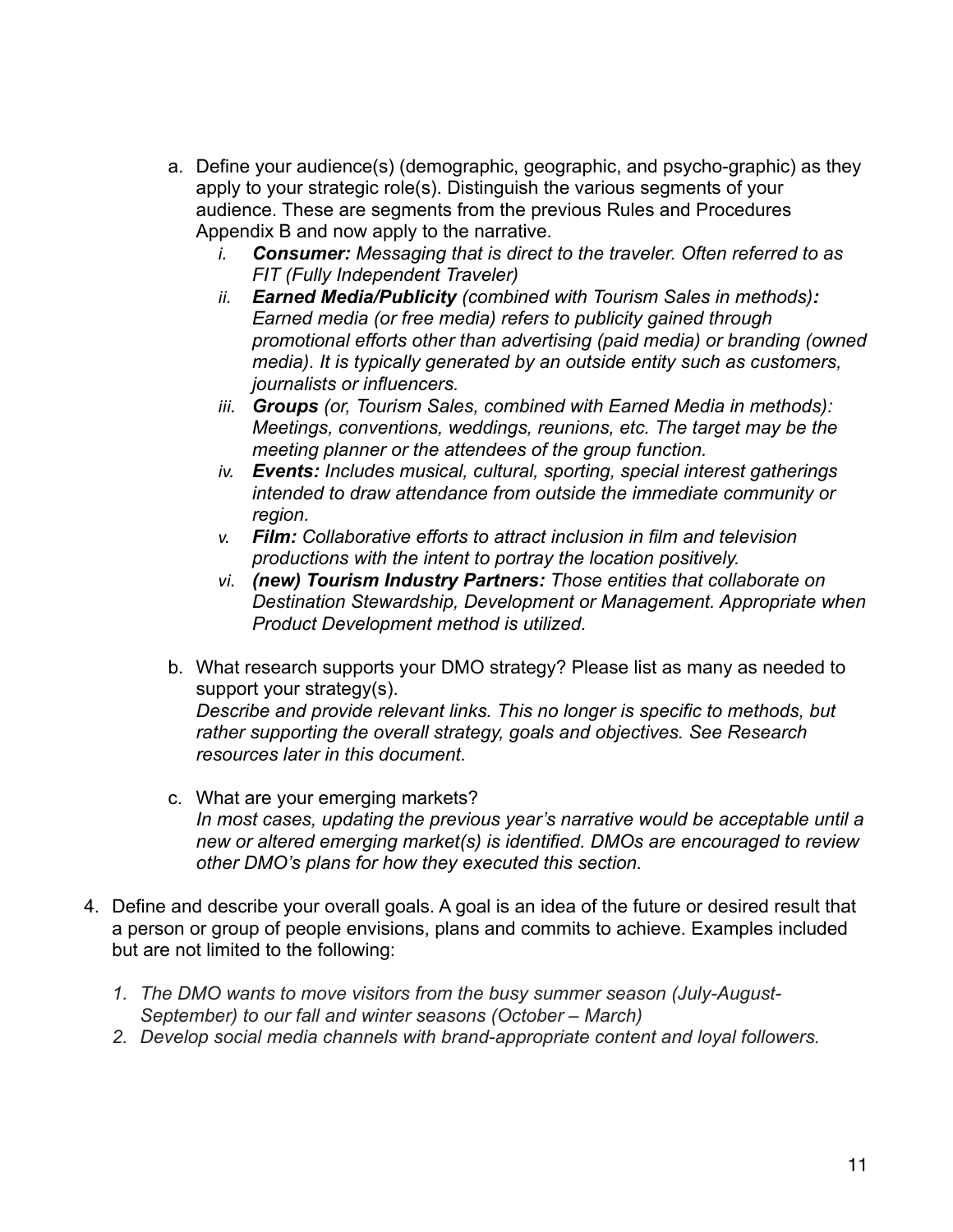a. Describe proposed tactics and projects as related to overall goals and controlled by the organization in its financial statements. *GOAL 1: Targeted advertising campaigns, promoting fall/winter events, highlighting unique Holiday activities through social media and OOH advertising (billboards and building takeover targeted to in-state urban drive markets.) GOAL 2: Utilize the community college communications department to produce content. Dedicate funding to acquiring photos/videos. Work with Brand MT when FAMs are in the area.*

**Define and describe your overall objectives in the chart.** Objectives are formed from your goals. They are logical, attainable steps to achieve the goals and are able to be measured. Include the metric(s) you will use to measure the success of your objectives.

| <b>OBJECTIVES</b>                                                                                                                                                                                    | <b>Measurable Metrics for</b><br><b>Success</b>              | <b>Report the Metric</b><br><b>Achieved</b>                                                                                 | <b>Evaluation of</b><br><b>Measurable Metrics</b>                                                                                                                       |
|------------------------------------------------------------------------------------------------------------------------------------------------------------------------------------------------------|--------------------------------------------------------------|-----------------------------------------------------------------------------------------------------------------------------|-------------------------------------------------------------------------------------------------------------------------------------------------------------------------|
| Increase year-<br>over-year<br>lodging tax<br>collections for<br>DMO for the<br>identified<br>months of<br>October to<br>March 5%                                                                    | Increase lodging tax<br>collections for October-<br>March 5% | Lodging tax<br>collections for<br>October – March<br>showed an 8%<br>increase over the<br>same months in the<br>prior year. | We exceeded our<br>goal! The weather<br>was ideal in our area<br>and there were no<br>major events going<br>on in target cities at<br>the same time.                    |
| Use Zartico to<br>track revenue<br>data for two of<br>our events: Fall<br><b>Brew Festival</b><br>and the<br><b>Christmas</b><br>Village weekend.<br>Shoot for 10%<br><i>increase in</i><br>revenue. | Zartico baseline pre- Zartico post-<br>event= $$xx +10\%$    | $event=$ $x + 8$ %                                                                                                          | Though we didn't<br>meet our target<br>metric, we came<br>close and the<br>community was<br>pleased. Retailers<br>did particularly well<br>with branded<br>merchandise. |

#### **USE APPROXIMATELY 3-5 MEASURABLE OBJECTIVES**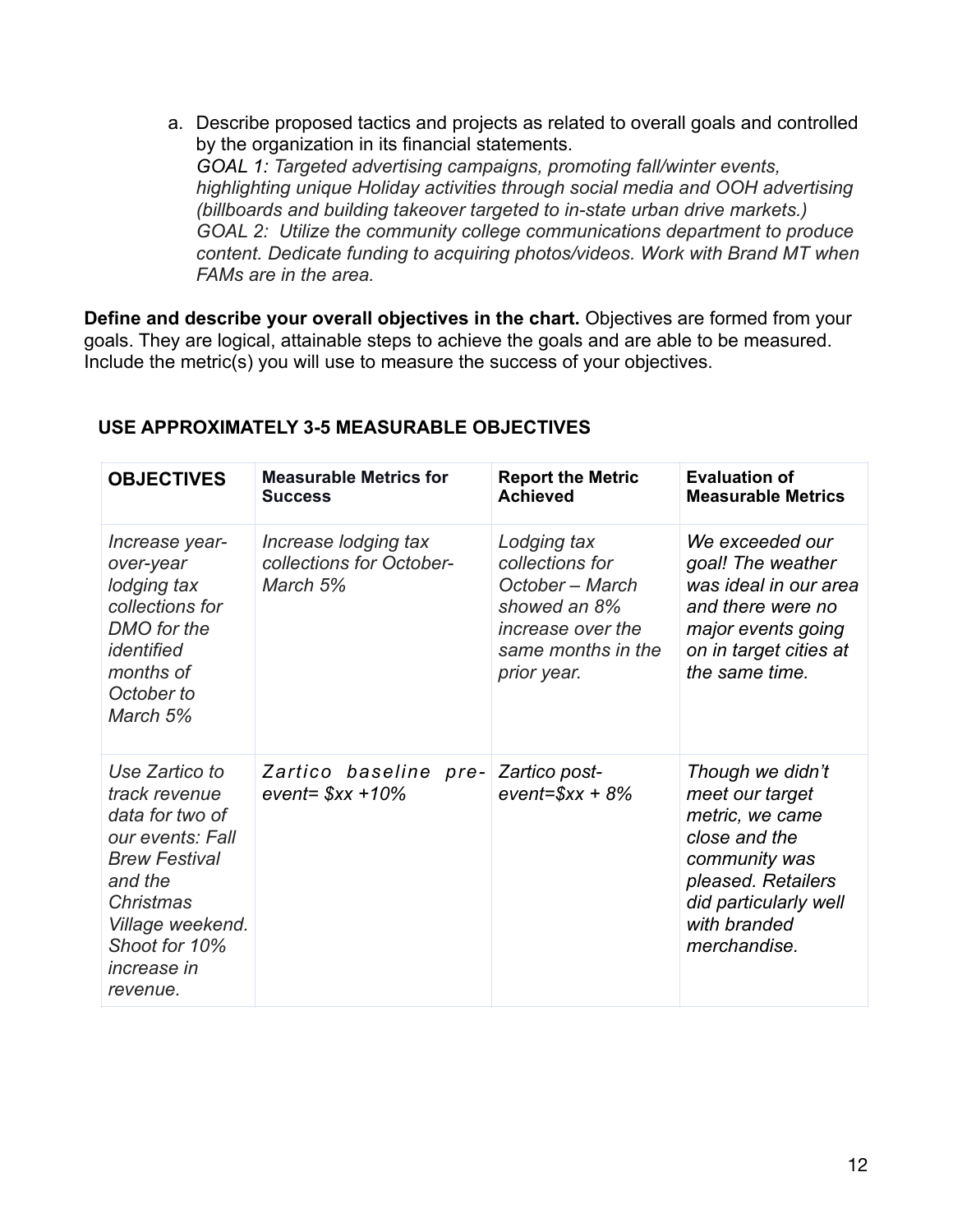| Use Zartico to<br>track visitation<br>data for two of<br>our events: Fall<br><b>Brew Festival</b><br>and the<br>Christmas<br>Village weekend.<br>Shoot for 10%<br><i>increase in</i><br>visitation. | Zartico baseline pre- Zartico post-event=<br>event= $XX$ attendees + $XX + 12\%$<br>10% | attendance                                                                                             | More people<br>attended, exceeding<br>our goal. Since<br>revenues weren't as<br>high, perhaps prices<br>could be increased. |
|-----------------------------------------------------------------------------------------------------------------------------------------------------------------------------------------------------|-----------------------------------------------------------------------------------------|--------------------------------------------------------------------------------------------------------|-----------------------------------------------------------------------------------------------------------------------------|
| Instagram:<br>increase<br>followers overall<br>by $7.5%$ each<br>quarter                                                                                                                            | Increase followers overall<br>by 7.5% each quarter                                      | Quarter one<br>+7.863%<br>Quarter two<br>$+8.425%$<br>Quarter three<br>$+9.056%$<br>Quarter four 9.75% | Larger than<br>expected increases<br>were helped by<br>photographer<br>sharing and Brand<br>MT media FAM.                   |
| Develop photo/<br>video library                                                                                                                                                                     | complete 20 photos, 1<br>video                                                          | completed 25<br>photos, 0 video                                                                        | Photo vendors over-<br>delivered.<br>Videographer<br>couldn't get<br>schedule to work.                                      |

### **Budget Chart**

Using the online application, submit your budget for each method proposed to achieve your Narrative Plan goals and objectives. Click "Add" - The Methods appear as drop down.

| <b>ALLOWABLE METHODS</b>                 | Amount<br><b>Budgete</b><br>d | $%$ of<br><b>Budget</b> | Amount<br><b>Expended</b>             | % of Budget<br><b>Expended</b> |
|------------------------------------------|-------------------------------|-------------------------|---------------------------------------|--------------------------------|
| 1. Administration - 20%<br>max           |                               | enter<br>from QB        | <b>Provided at fiscal</b><br>year-end | enter from QB                  |
| 2. Joint Ventures                        |                               |                         |                                       |                                |
| 3. Opportunity Marketing -<br>$10\%$ max |                               |                         |                                       |                                |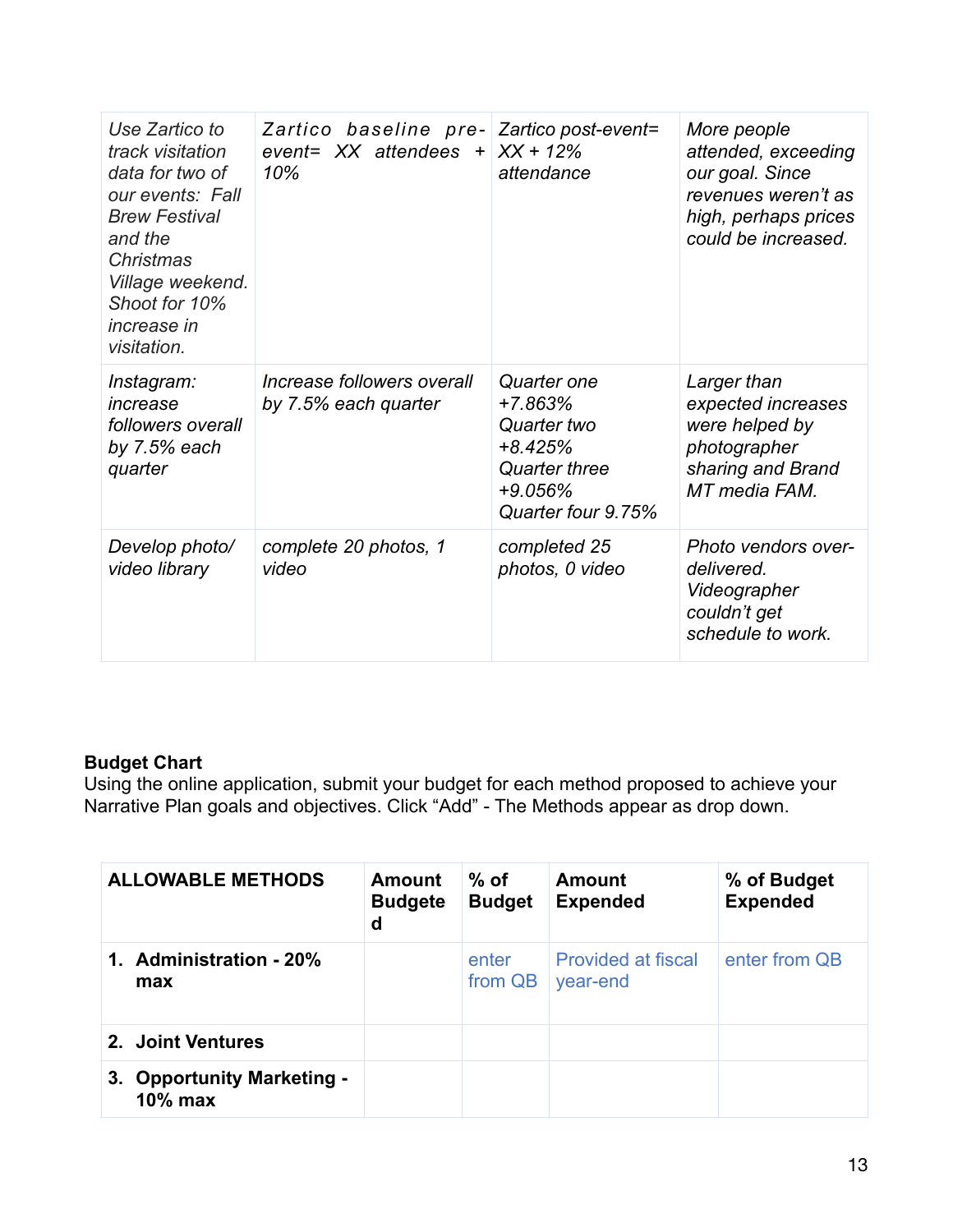| 4. Cooperative Marketing -<br>20% max                       |  |  |
|-------------------------------------------------------------|--|--|
| 5. Marketing Personnel                                      |  |  |
| <b>6. Agency Services</b>                                   |  |  |
| 7. Marketing Resources                                      |  |  |
| 8. Paid Media                                               |  |  |
| 9. Earned Media / Tourism<br><b>Sales</b>                   |  |  |
| <b>10. Website Development</b><br>(Online, Website, Mobile) |  |  |
| 11. Education / Outreach                                    |  |  |
| 12. Travel / Tradeshows                                     |  |  |
| 13. Research                                                |  |  |
| 14. Product Development -<br>35% max                        |  |  |
| <b>15. Visitor Services</b>                                 |  |  |

#### **Narrative Evaluation**

At the end of the fiscal year, enter a summary evaluation of the annual plan including hits and misses. This is a good opportunity to list ideas for the following year.

# **BUDGET AND BOOKKEEPING GUIDELINES**

Bidding & Request for Proposal Processes Section 8

- Small Purchases Section 8.1
	- o Goods and Services \$0-\$5,000
- Limited Solicitations Section 8.2
	- o Services \$5,001-\$25,000
	- o Goods \$5,001-\$50,000
- Formal Competition (RFP) Section 8.3
	- o Services over \$25,000
	- o Goods over \$50,000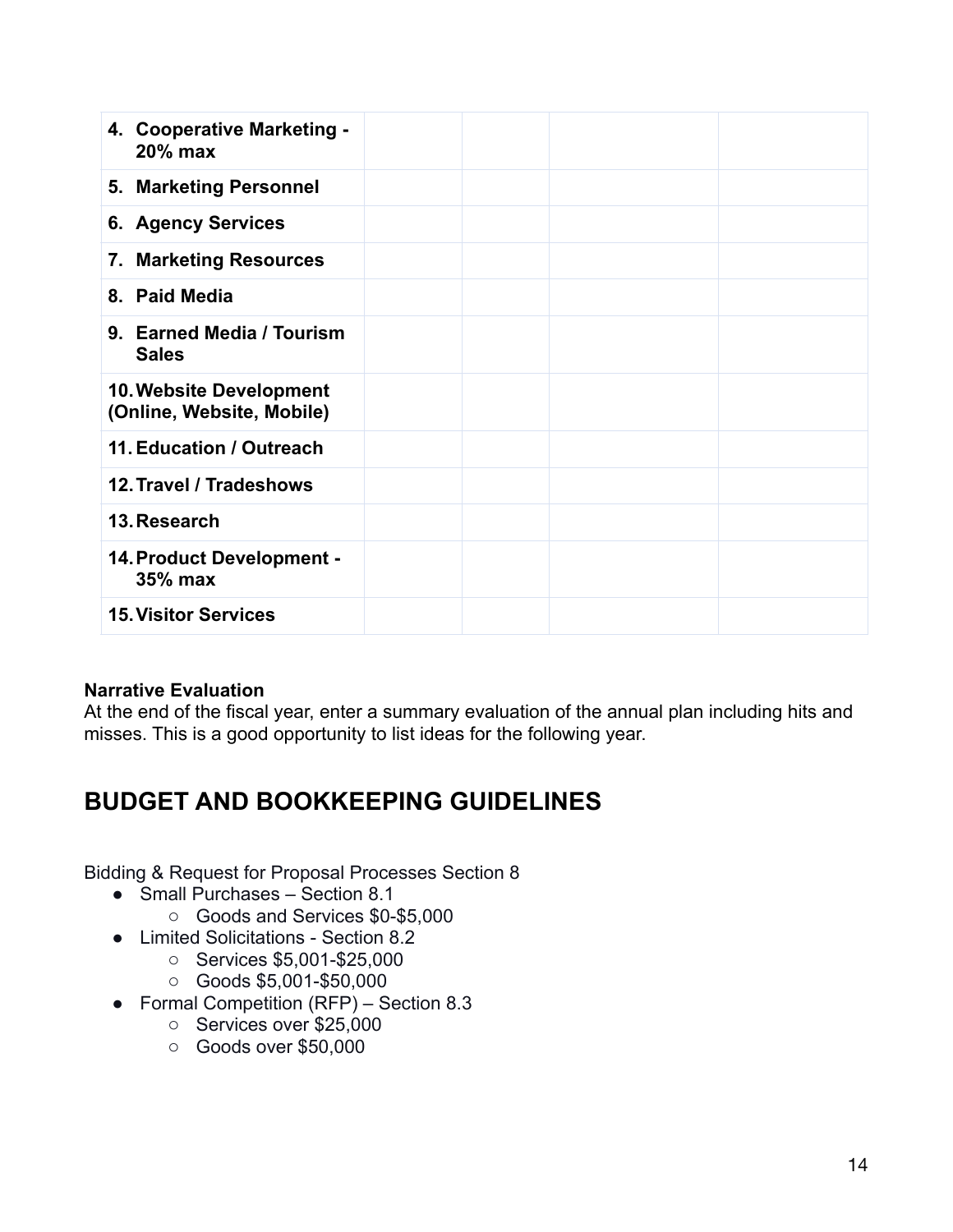- 1. Fund Management & Fiscal Responsibilities Section 9
- 2. Disbursement of Funds Section 9.1
	- a. Funds are disbursed quarterly, approximately August 25, November 25, February 25 and June 10 and are based upon the budget
	- b. A maximum of two separate payment requests per year can be made. Requests made after May 1 will be filled as resources allow
	- c. Disbursements cannot exceed collections reported by the Department of Revenue.
- 3. Financial Reporting 10.3
	- a. Financial reports shall be submitted by the 20th of October, January, October and July. Three financial reports are required each quarter and created using QuickBooks (QB)
		- i. **Check Register for all bed tax funded accounts.** Open the check register, click Print – located at the top left of check register, set the date to the reporting quarter.
		- ii. **Transaction Detail Report.** Open Reports, Accountant and Taxes, Transaction Detail by Account, set the date to the reporting quarter. NOTE: you may have to customize this report if private funds and bed tax funds use the same Company in QB. Contact Barb Sanem if you have questions.
		- iii. Budget vs Actual Report (B2A). Open Reports, Budgets, Budget vs. Actual, choose the applicable FY, customize the date of the report to include the beginning of the fiscal year to end of reporting quarter (Jul-Sep, Jul-Dec, Jul-Mar, Jul-Jun), remove the '\$ Over Budget' column. NOTE: you may have to customize this report if private funds and bed tax funds use the same Company in QB. Contact Barb Sanem if you have questions.
- 4. Bed tax annual audit Section 10.6

The TAC reviews and approves audits annually. It is important for organizations to allocate all remaining funds every fiscal year to demonstrate the need and intent to utilize the Lodging Tax by the respective community/region.

The checklist for the annual audit is on the MarketMT Resource Page [https://](https://marketmt.com/Programs/Industry-Services-and-Outreach/Resources-for-Tourism-Partners) [marketmt.com/Programs/Industry-Services-and-Outreach/Resources-for-Tourism-](https://marketmt.com/Programs/Industry-Services-and-Outreach/Resources-for-Tourism-Partners)**[Partners](https://marketmt.com/Programs/Industry-Services-and-Outreach/Resources-for-Tourism-Partners)** 

and needs to be submitted with the audit material. Take the extra time to ensure all required documentation is included before sending it to The Department.

- Fiscal year audits are done annually (July-December) Section 11.7
- Records needed for review during annual audit (items to have available prior to start of audit).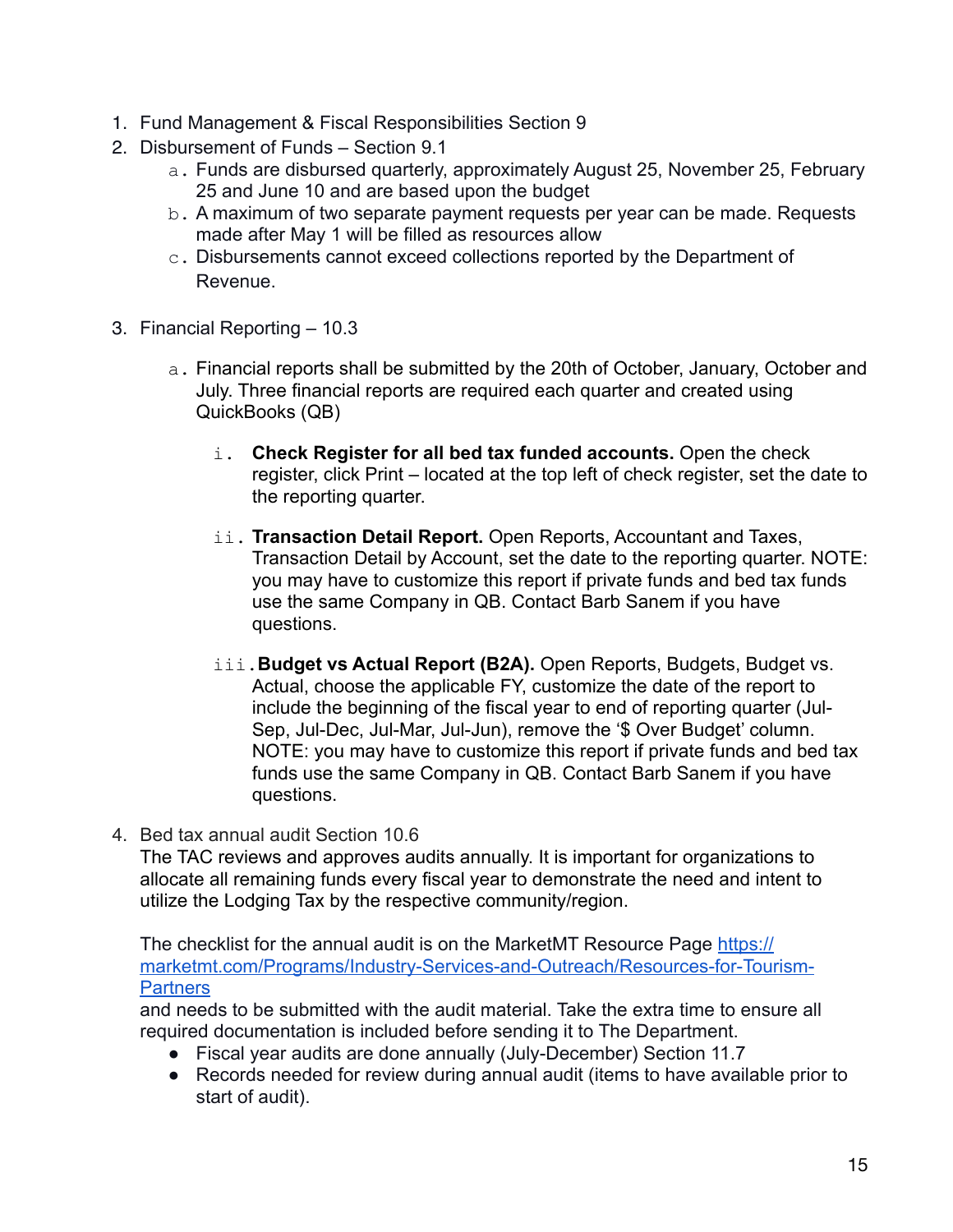5. Bookkeeping Regulations Section 11 Documentation required for each expenditure made (to be attached to each check written or debit transaction made)

CAUTION: be certain the DMO has not exceeded the 20% allowable administrative expense for new revenue sent as fiscal year end. If the amount exceeds the 20% allowance and overspend must be reimbursed back to the bed tax account prior to the annual audit. Action may be taken by the Council for non-compliance (continued overspend)

To calculate actual end of year administrative 20% allowance amount, add the total of all new revenue deposits received from The Department between July 1 and Jun 30 and multiply by 20%. This number can be confirmed with The Department Compliance Specialist.

Eligible admin expenses are not suggestions they are the ONLY allowable expenses.

## **DATA AND RESEARCH RESOURCES**

The Montana Office of Tourism (The Department) relies on data to drive Montana's tourism marketing strategy. Utilizing multiple tourism data partners, The Department works hand in hand with its agency of record to conduct and manage the analytics necessary to drive a successful tourism marketing strategy.

In the narrative section, The DMO Plan should specify the research sources that support the organization's choice of strategy, goals and objectives. Reliable research and data sources are essential to track the measurable metrics of objectives.

#### **List of Research Resources**

In addition, organizations may use their own datasets, historical tracking of performance measurements, and experience as legitimate support.

Industry partners (airports, museums, State Parks, non-profit associations, outfitters, breweries, city/county parks and rec departments, etc.)

#### **Cost Neutral**

[Montana Department of Commerce](https://commerce.mt.gov/)

- [Montana Office of Tourism and Business Development \(MOTBD\)](https://marketmt.com/Programs/Marketing/Tourism-Research/)
- [Tourism Spending](https://marketmt.com/Programs/Marketing/Tourism-Research/Tourism-Spending)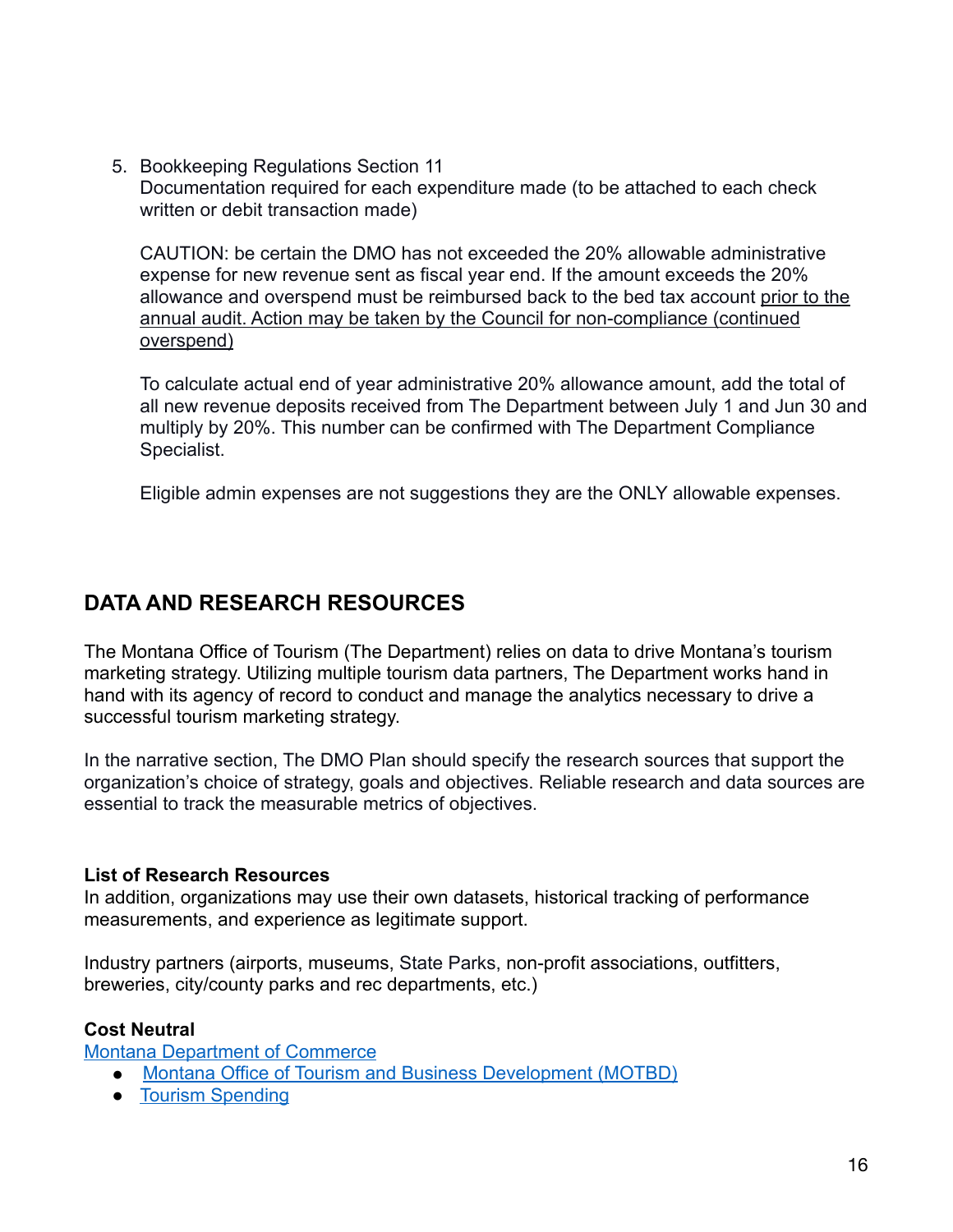- [Credit and Debit Card Spending Data Dashboard](https://marketmt.com/Programs/Marketing/Tourism-Research/Tourism-Spending)
- [Mobile Device Location Data Dashboard](https://marketmt.com/Programs/Marketing/Tourism-Research/Mobile-Device-Locations)
- [Marketing](https://marketmt.com/Programs/Marketing/)
- [Montana Lodging Facility Use Tax Collections](https://marketmt.com/Programs/Industry-Services-and-Outreach/Lodging-Facility-Use-Tax)
- [Montana Lodging Facility Use Tax Description](https://montana.servicenowservices.com/citizen/kb?id=kb_article_view&sysparm_article=KB0013531)
- [Census and Economic Information Center \(CEIC\) Data](https://ceic.mt.gov/)
- [Industry Development Program \(IDP\) Data](https://marketmt.com/Programs/Research-and-Information-Services/Industry-Development-Program/)
- [Industry Services and Outreach](https://marketmt.com/Programs/Industry-Services-and-Outreach/)
- [Montana State Parks Visitation Stats](https://fwp.mt.gov/aboutfwp/about-state-parks)
- [National Park Service Visitation Stats](https://www.nps.gov/aboutus/visitation-numbers.htm)
- [Montana Resort Tax Collections Description](https://mtrevenue.gov/taxes/miscellaneous-taxes-and-fees/local-resort-tax/)
- [ITRR](https://itrr.umt.edu/)
- [Voice of Montana Tourism](https://voicesoftourism.com/)
- [Montana Lodging & Hospitality Association](https://www.mtlha.com/)

#### **Mixed Free and Fee**

[Adarra](https://adara.com/)

[Advertising Specialty Institute](https://www.asicentral.com/research)

**[Arrivalist](https://www.arrivalist.com/)** 

[AIRDNA](https://www.airdna.co/)

**[Altimeter](https://www.prophet.com/altimeter/home/)** 

[American Alliance of Museums](https://www.aam-us.org/category/research-and-reports/)

[American Marketing Association](https://www.ama.org/)

[Bureau of Transportation Statistics](https://www.bts.gov/)

**[CrowdRiff](https://crowdriff.com/)** 

**[Datafy](https://datafyhq.com) (formerly SeeSource)** 

**[Deloitte](https://www2.deloitte.com/us/en/insights/focus/transportation.html)** 

**[Destination Analysts](https://www.destinationanalysts.com/insights-updates/)** 

[Destinations International](https://destinationsinternational.org/strategic-planning-tools)

[Digital Marketing Depot](https://digitalmarketingdepot.com/)

[Elite Content Marketer](https://elitecontentmarketer.com/)

[Meta for Business](https://www.facebook.com/business) (Tools & Analytics) Facebook, Instagram, Messenger, WhatsApp, Audience Network, Oculus, **Workplace** 

[Google Marketing Platform](https://marketingplatform.google.com/about/) (Advertising and Analytics)

[Google Ad Grants for Nonprofits](https://www.google.com/grants/)

[Hubspot](https://blog.hubspot.com/)

[Out of Home Advertising Association of](https://oaaa.org/)  **[America](https://oaaa.org/)** 

**[IBISWorld](https://my.ibisworld.com/search/?q=billboard)** 

[Lamar Advertising](https://www.lamar.com/)

[Clear Channel Outdoor](https://clearchanneloutdoor.com/)

[MPA The Association of Magazine Media](https://www.magazine.org/)

[Miles Partnership](https://www.milespartnership.com/state-american-traveler)

[National Ski Areas Association](https://www.nsaa.org/)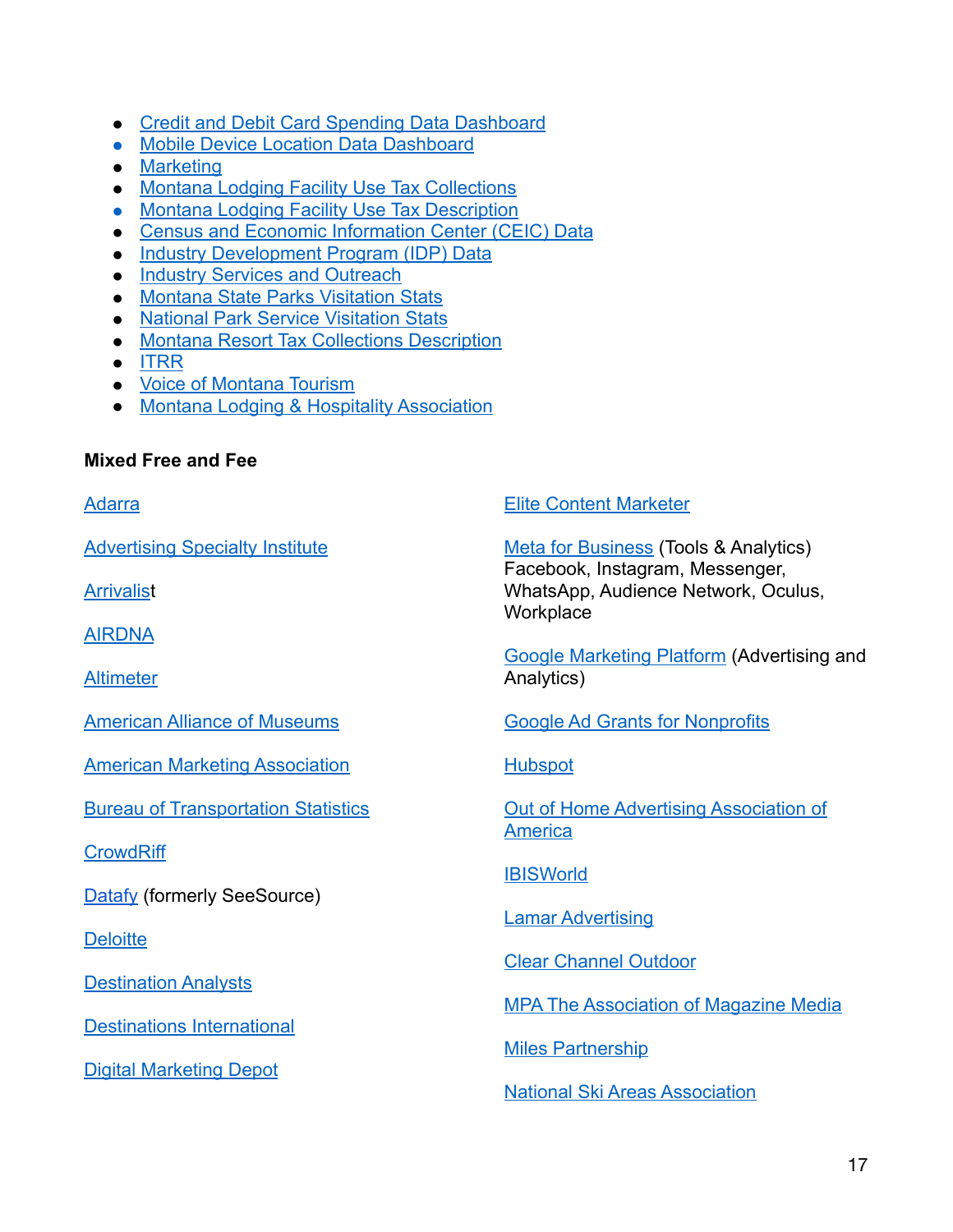| <b>Nsight</b>                                 | <b>Social Media Today</b>                      |
|-----------------------------------------------|------------------------------------------------|
| <b>Olgivy</b>                                 | <b>Sojern</b>                                  |
| <b>Outsell Inc.</b>                           | <b>Travel Market Report</b>                    |
| Parse.ly                                      | <b>Travel Alberta</b>                          |
| Phocuswright                                  | <b>Tourism Saskatchewan</b>                    |
| <b>ResearchGate</b>                           | <b>Destination BC</b>                          |
| <b>Rocky Mountain International</b>           | <b>Travel and Tourism Research Association</b> |
| <b>Digital Commons Network (Scholarworks)</b> | <b>Tripadvisor Analytics</b>                   |
| <b>SE Ranking</b>                             | <b>U.S. Travel Association</b>                 |
| <b>Smart Insights</b>                         | <b>UM</b>                                      |
| <b>Skift</b>                                  | <b>WebAIM</b>                                  |
| <b>Smith Travel Research</b>                  | <b>Verizon Small Business</b>                  |
| <b>Strategic Marketing and Research</b>       | <b>Zartico</b>                                 |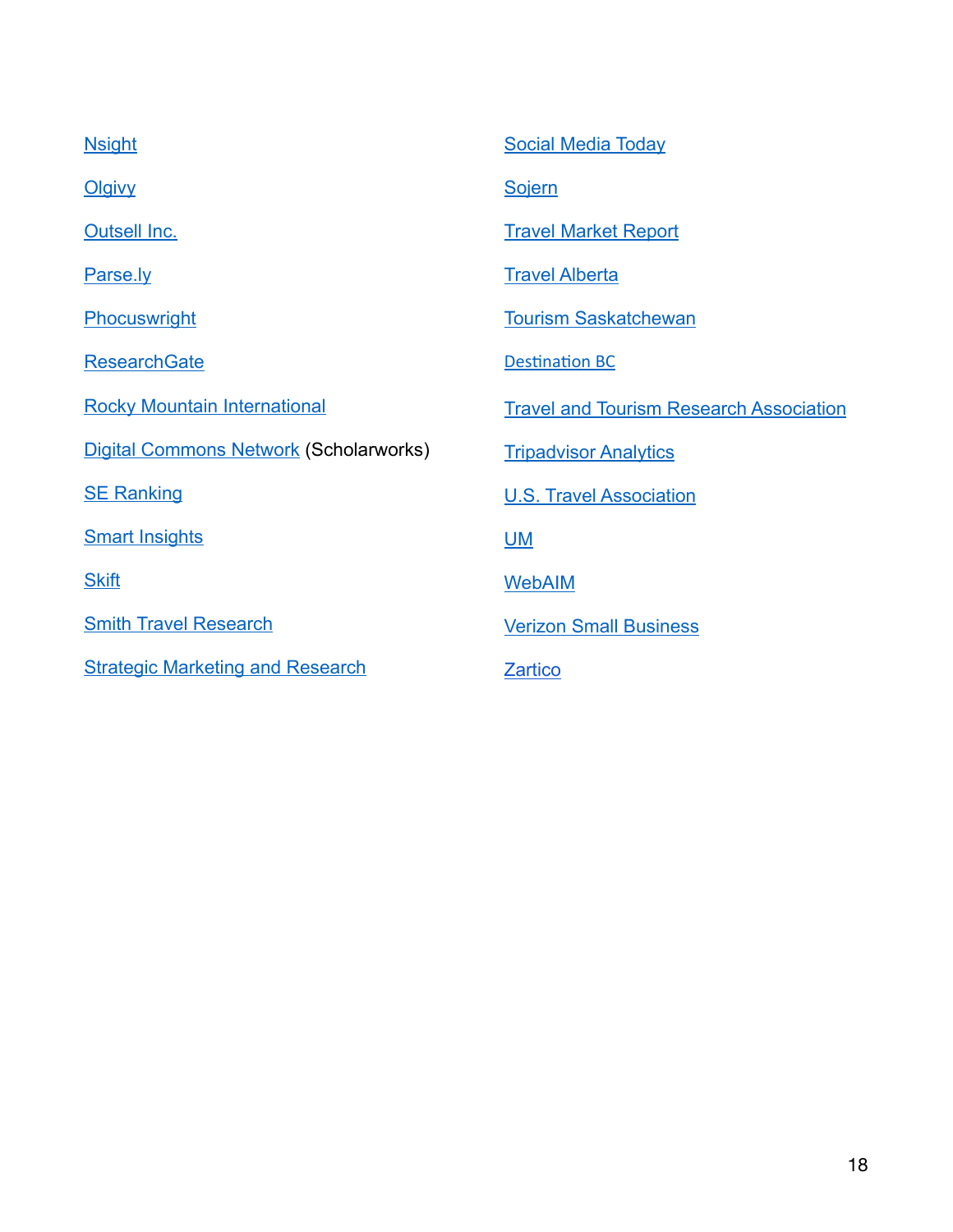# **APPENDIX: THE 15 ALLOWABLE METHODS**

This appears in the Rules & Procedures and some expanded examples appear below in italics.

#### **1. ADMINISTRATION**

Up to, but not exceeding, 20% of the organization's new annual revenue may be designated to cover administrative expenses, which are identified in section 5.5.3. New annual revenue shall be defined as any new lodging facility use tax collections that have not had administrative expenses deducted from it. The intent of the administrative budget is to cover costs incurred in the implementation of approved methods funded by the lodging facility use tax.

#### **2. JOINT VENTURES**

The Department offers organizations the opportunity to partner in marketing projects (joint ventures) with the Department and other lodging facility use tax funded entities. Organizations shall request approval of joint ventures budget from the council at the time of the approval of the DMO plan. Projects that are decided upon after the approval of the DMO plan shall be funded through (1) opportunity marketing, (2) as a new project, or (3) by transferring funds within the approved organization's budget into their joint venture line item.

#### **3. OPPORTUNITY MARKETING**

Organizations may use up to 10% of their total budget for Opportunity Marketing. These funds are then available to implement marketing methods which were unknown at the time the marketing plan was approved by the Council. Up to 50% of Opportunity funds may be committed to Convention and/or Event Subsidies. These methods should maximize the goals of the organization's marketing plan.

#### **4. COOPERATIVE MARKETING**

The DMO Cooperative Marketing program is designed to allow organizations to promote an area or event on a cooperative basis with a nonprofit tourism-related organization. The intent of this program is to encourage the development of new or expanded marketing projects, thereby increasing the tourism appeal of the region or city.

- Organizations may use up to 20% of their total annual budget for Cooperative projects with other nonprofit, non-lodging facility use tax funded, tourism-related organizations or associations. Lodging facility use tax funded organizations may use cooperative funds but are not required to.
- At least 50% of the costs for a Cooperative project shall be financed by the nonprofit partner. Administrative and/or operational costs are not eligible for a match. Projects shall meet all regulations/ requirements established by the Council for organizations.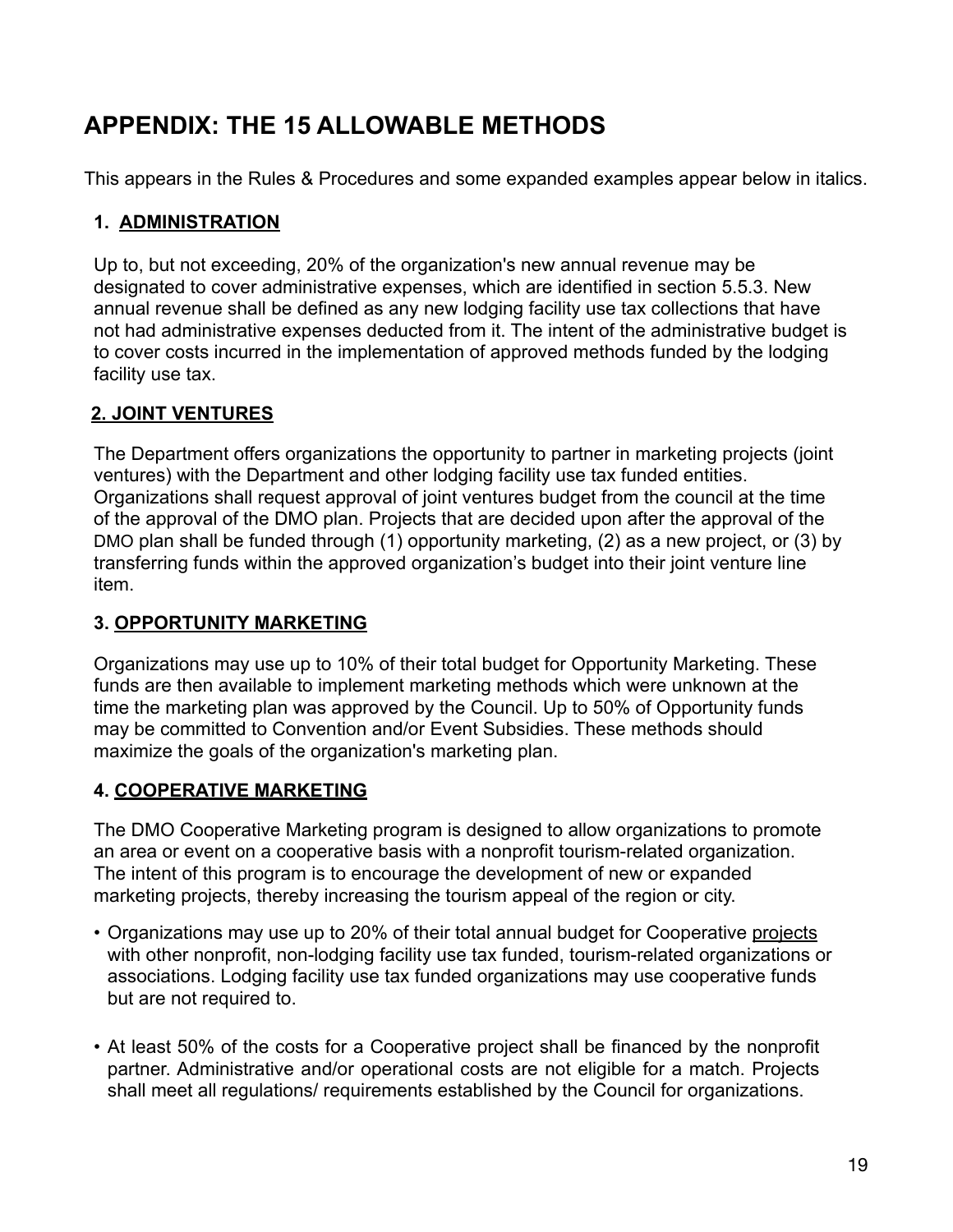- See Bookkeeping Regulations (Section11) for invoicing and payment requirements relating to Cooperative projects.
- Cooperative partners applying for region/CVB funds shall have one of the following: an active status as a nonprofit organization with the Montana Secretary of State, are a recognized government organization.
- Region/CVB organizations may provide up to, but not more than, 50% of any one lineitem within a project. Under no circumstances may the Region/CVB organization provide more than 50% of the total DMO plan budget or any line item within the project.
- Cooperative project funds are to be used solely for eligible expenses.
- Administrative expense is not eligible.
- In-kind services are not eligible to be matched.
- Cooperative projects shall have a total budget of at least \$500 or \$250 per participant.
- All regulations/rules/contracts to which Region/CVB organizations shall adhere are relevant and required for the cooperative partner.
- Cooperative partners are to present original invoices to the Region/CVB organization for payment. In the case of invoices in an amount of \$100 or less, the cooperating partner may pay the bill in full, submit an original invoice and a copy of their canceled check documenting payment to funded organization for 50% reimbursement. Postage costs may also be reimbursed in this manner.
- Cooperative projects are not to be implemented until all requirements have been met.
- All Cooperative projects are subject to an annual review for compliance.
- Region/CVB organizations may include additional regulations for eligibility to participate in their Cooperative program.

#### **5. MARKETING PERSONNEL**

Personnel related to publicity, marketing, sales and community outreach (costs can include gross wages for hours worked, paid time off, and employer state and federal taxes).

• A job description including the duties of marketing personnel should be on file at the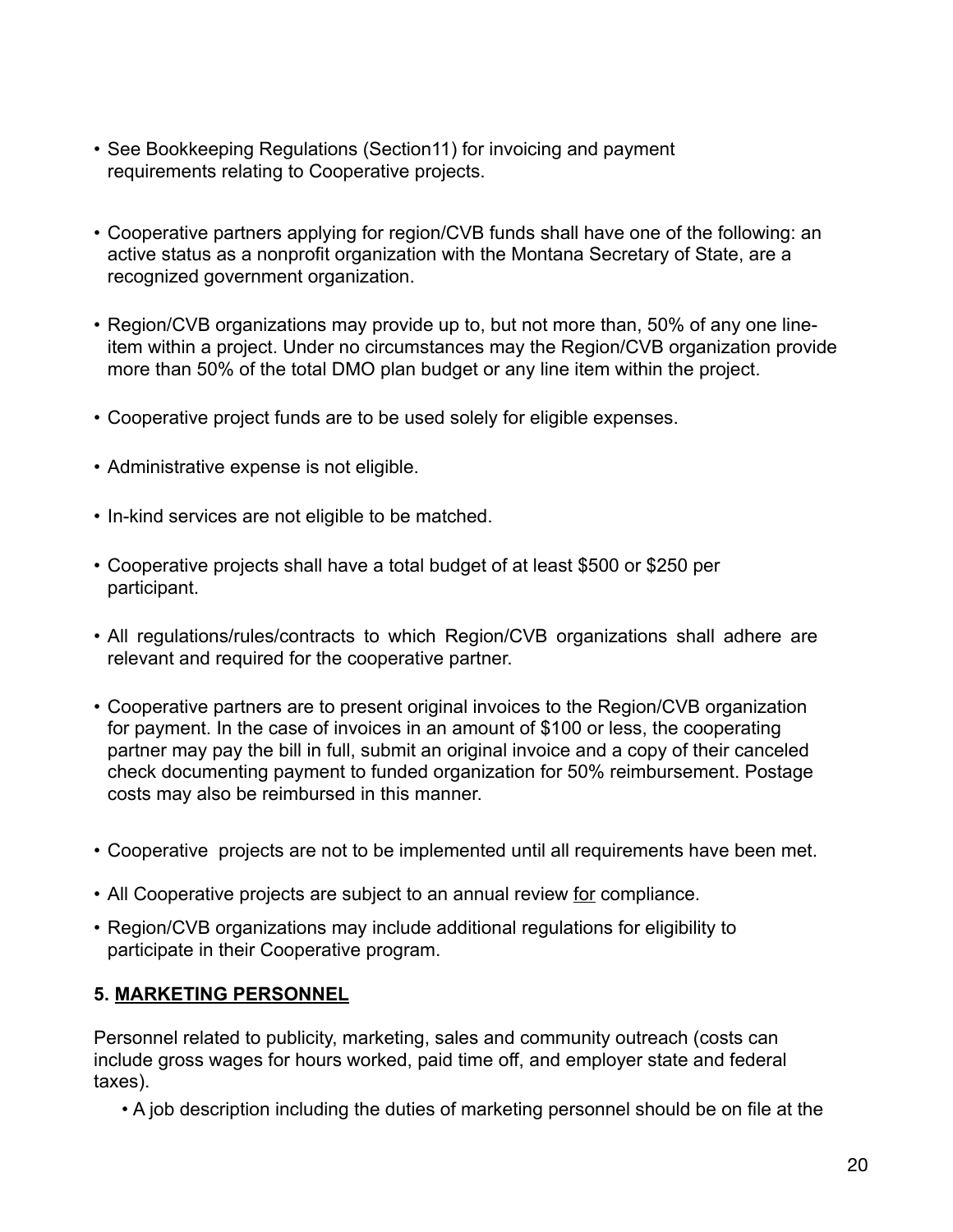organization.

- If an individual is compensated with lodging facility use tax funding for both the administrative position and the marketing personnel position concurrently, the following requirements apply:
	- Compensation must be made on an hourly basis for administrative duties and marketing duties.
	- At the end of each pay period, to the payroll invoice, each organization is required to:
		- Attach a payroll summary showing the breakout of hours worked on administrative tasks versus marketing tasks during the pay period.
		- Attach a marketing report which includes the days or date ranges and number of hours worked and duties performed during the pay period.

### **6. AGENCY SERVICES**

Advertising, consulting, or contract services for marketing or destination stewardship and development. If agency is paid hourly, provide detail of service provided for work period. If paid by retainer, provide list of services provided during the billing period.

### **7. MARKETING RESOURCES**

Online Support Services (Subscriptions or memberships such as Simpleview, CVENT, Meltwater, Cision, Submittable, Digital Asset Management, etc.)

### **1. PAID MEDIA**

#### **A. Multimedia**

Print advertising (newspaper/magazine) and related campaign components.

Montana, spelled out in its entirety, shall appear at first glance on all print advertising.

Organizations are encouraged to include locator maps in print advertising if feasible.

Film and Television Production and Promotion. Examples include but are not limited to: film location and production, film industry trade shows, film and television project development and promotion, and film inclusion sponsorship and/or subsidy.

### **B. Out of Home (OOH)**

Billboards, airport dioramas - either traditional or electronic displays. May be constructed as a Cooperative project provided appropriate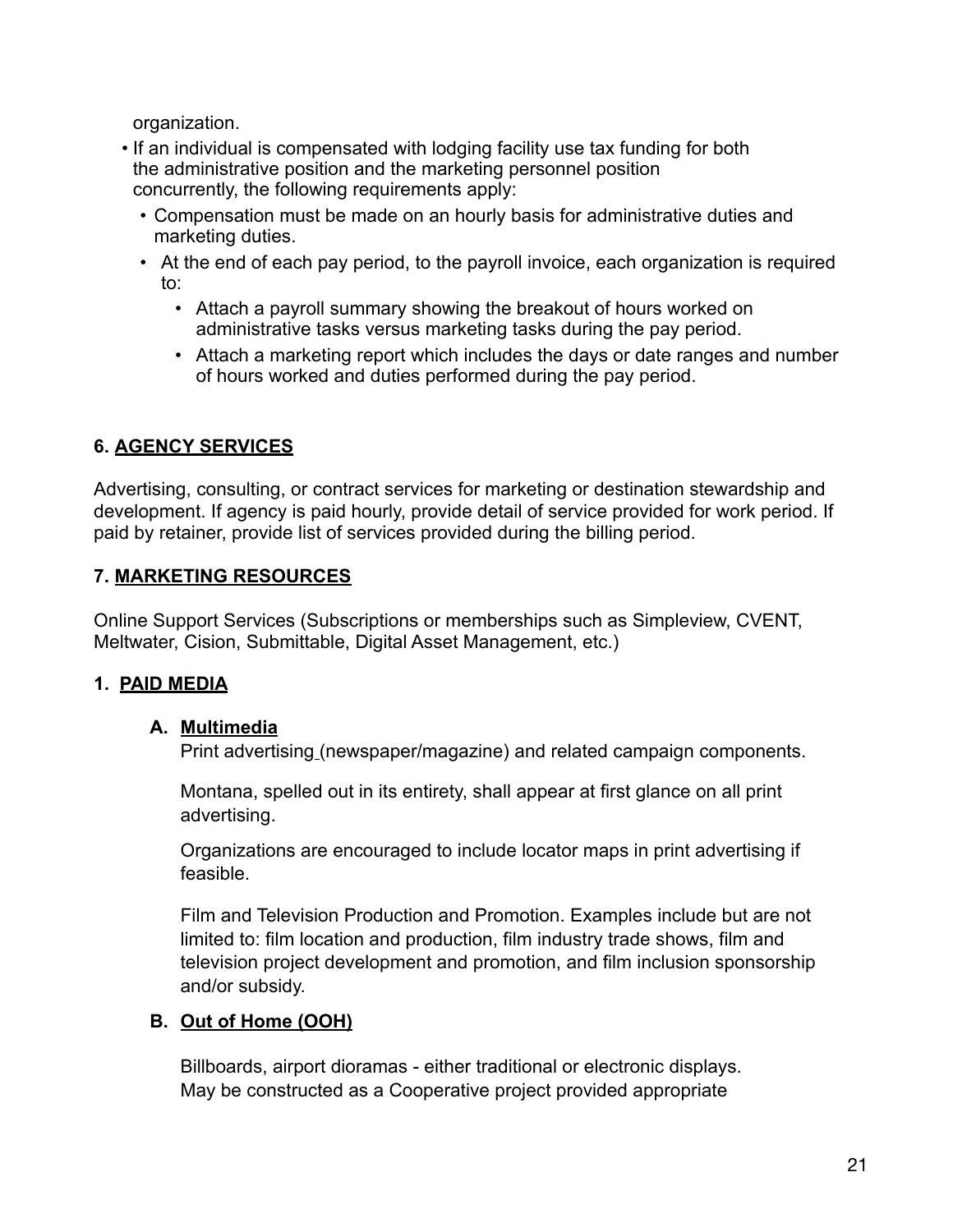documentation has been submitted to the approved DMO prior to commitment of funds. This could include contracts, permits, easements and maintenance agreements.

#### **C. Over the Top (OTT)**

Streaming television services

#### **D. Broadcast Media**

Traditional Broadcast Advertising (TV & Radio)

- **•** When appropriate, the word Montana shall be stated on all audio tracks produced which include speaking.
- **•** A copy of the audio/video recording shall be on file at the organization.

#### **E. Digital Advertising**

#### **Digital Content Marketing (News Feeds/Online Advertising)**

- **•** For electronic material that does not contain "pages" (i.e. online ads, etc.), "Montana," spelled out in its entirety, must accompany or otherwise be integrated into the Organization's name. For example, "Big Sky, Montana" or "Montana's Missouri River Country."
- **•** All electronic projects shall conform to Section 508 of the Americans with Disability Act. It is the responsibility of the sponsoring organization to ensure compliance in cooperative projects.

#### **F. Social Media**

- Paid placement on channels such as Facebook, YouTube, TikTok, etc.
- DMOs should track social media campaign metrics for effectiveness.

#### **G. Electronic Advertising (Direct Electronic Communications)**

- Electronic newsletters may contain up to 25% paid advertising. Any revenue earned from ad sales on a lodging use tax funded project must first be applied towards the lodging use tax cost of that project.
- All email marketing must adhere to state, federal and international content privacy and spam regulations. It is the responsibility of each organization to ensure compliance.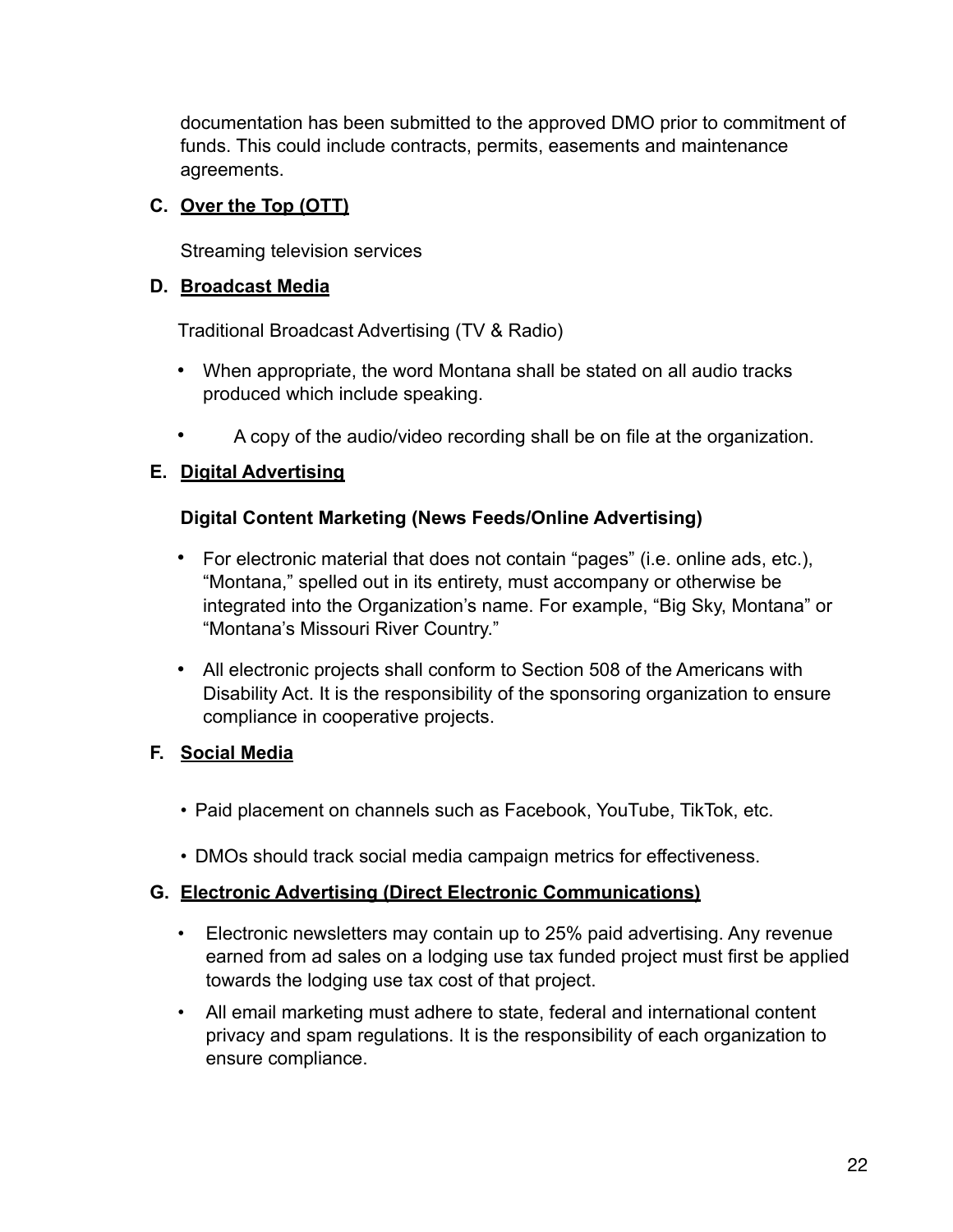Email Marketing Best Practices

- Clearly communicate that you are requesting an email address for the purpose of sending information about your DMO.
- Send a confirmation email to those who have given their email addresses.
- Consider implementing double opt-in procedures (even though these are not required by CAN-SPAM).
- Every message must include opt-out instructions. Subscribers cannot be required to pay a fee, provide information other than their email address and opt-out preferences, or take any steps other than sending a reply email message or visiting a single Internet web page to opt-out of receiving future email from a sender. The sender must honor the opt-out request within 10 days.
- Use clear and accurate subject lines. You can use A/B testing to see what subject lines lead to the highest likelihood of recipients opening them.
- Create a checklist to ensure CAN-SPAM compliance (including optout/unsubscribe links, postal address, subject lines, to and from email addresses, etc.).

#### **H. Digital Asset Acquisition and Management**

• Purchase and storage of digital assets such as photographs, videos, documents, graphics, audio etc.

#### **I. Sweepstakes/Promotional Items**

- Items for free giveaway at special events, trade shows, contests, FAM, incentives, etc.
- Items should include brand affiliation and relevant website URL whenever possible.

## **9. EARNED MEDIA/TOURISM SALES**

- **A.** Media Trips
- **B.** Familiarization Tours
- **C.** Crisis Communications
- **D.** Convention and Events Promotions, Subsidies
	- Lodging facility use tax revenue can be used for the recruitment of in-state conventions and events only by CVBs with annual collections under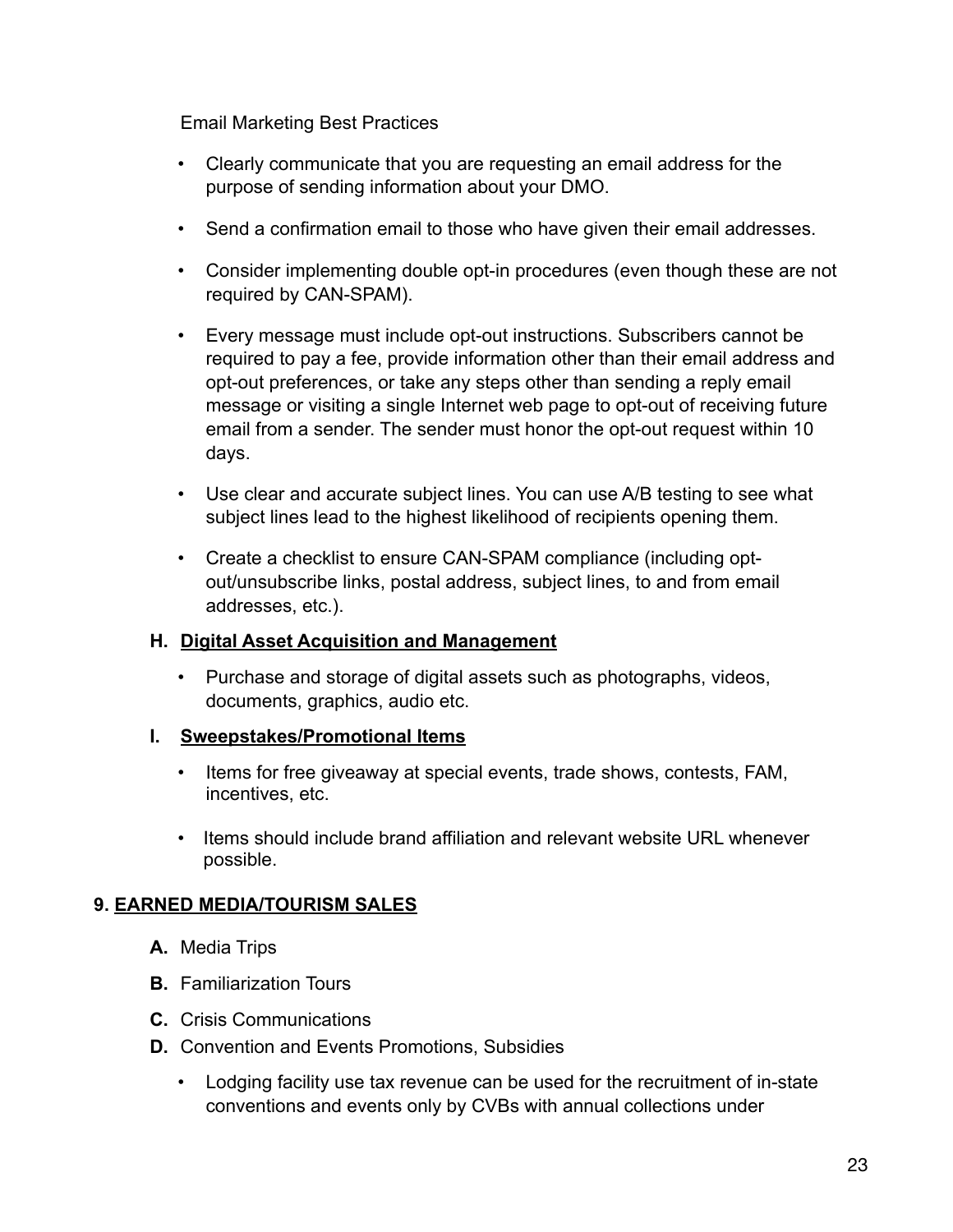\$500,000 and Regions with annual collections under \$1,000,000. Groups originating within the state of Montana must prove a majority of attendees travel from outside a 50-mile radius of the bidding city and the method must align with organization's DMO plan.

- Funds may be allocated if the RFP for the convention or event states a subsidy is a requirement for hosting the convention/event. If a subsidy is not a requirement for an RFP, funds may only be used to subsidize groups originating out-of-state except as defined below. Specifications shall be identified in the organization's RFP or stated on their letterhead.
- Direct cash subsidy to an organization and/or purchasing of alcohol is not allowable.
- Funds may only be used to support convention and/or events in which the coordinator has been provided an inclusive listing of those properties within the identified geographic collection area, to the best of their ability.
- Lodging facility use tax revenue can be used for subsidizing in-state conventions and events only by CVBs with annual collections under \$500,000 and Regions with annual collections under \$1,000,000. Groups originating within the state of Montana must prove a majority of attendees travel from outside a 50-mile radius of the bidding destination and the method must align with organization's marketing plan

#### **10. WEBSITE DEVELOPMENT (ONLINE, WEBSITE, MOBILE)**

- A minimum of three bids or an agency of record previously selected by the RFP process need to be obtained for digital projects that are over \$25,000 prior to awarding a project to a vendor. In addition to the price quotations, the vendor will be required to provide the Web addresses for at least two other completed projects(this will allow an evaluation of the quality of work to be performed).
- Digital projects that are specific to categories such as film and conventions can list only businesses that service those categories. If a lodging facility fits within these categories and is not listed, the organization shall have documentation that the facility chose not to be listed.
- Digital projects shall only include activities and services that are beneficial to tourism promotion and film production/promotion as determined by the Marketing Committee. Membership listings are allowable.
- Organizations are encouraged to use the Department's database and other resources for listing lodging facilities, outfitters and guides. All lodging listings should include property name, address, phone number and web address if available. However, the data can be customized to meet your Organization's format.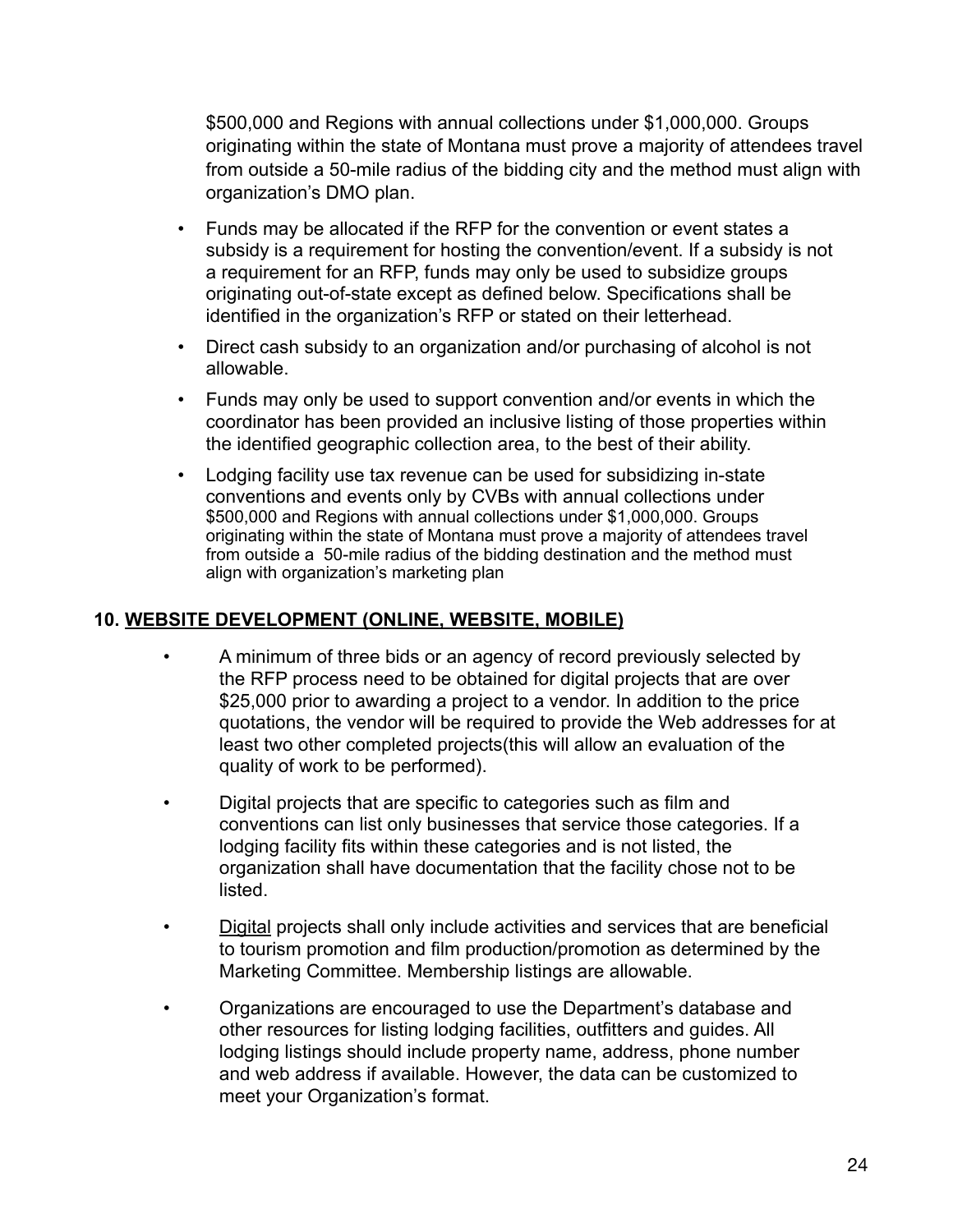• Organization's privacy policy must adhere to State, Federal and International data protection regulations.

Privacy policy language is required on the organization's website and on any correspondence that solicits Personally Identifiable Information (PII). Personally Identifiable Information, as used in information security, refers to information that can be used to uniquely identify, contact, or locate a single person or can be used with other sources to uniquely identify a single individual. Examples of PII include but are not limited to name, address, phone numbers and email addresses. Confirmed opt-in is required for collection of email addresses and other PII used for marketing purposes. When a new subscriber asks to be subscribed to your mailing list a confirmation e-mail is sent to verify the subscriber. Users will not be added to the mailing list unless this explicit step is taken. This can be achieved by clicking a special web link or sending a reply e-mail. This ensures that no person can subscribe someone else out of malice or error.

#### **11. EDUCATION / OUTREACH**

Educational Programs, Trainings, Workshops, Conferences and Professional Development. Must be State sponsored VIC staff training or DMO approved customer service training.

Costs associated with attendance to TAC meetings, Governor's Conference on Tourism, board meetings, etc. Expenses related to support of educational partners such as Voices of Montana Tourism.

### **12. TRAVEL / TRADE SHOWS**

Exhibit fees, display materials and promotions for direct-to-consumer or meeting & convention, or events.

- **•** Any "opt in" leads from shows attended with funding from the lodging facility use tax revenue shall be made available to lodging facilities within the identified geographic collection area, if requested, at no charge in the format currently available ("Opting in" is the process by which a subscriber requests - by submitting his or her e-mail address and/ or any other required information - to receive information and/or advertising via mail or email from your company or organization).
- **•** All leads are subject to State, Federal and International privacy laws.

### **13. RESEARCH**

Market and industry research, data collection or analysis of information that helps you better understand the tourism economy, target audiences, trends and market forces, among other industry information. Results should guide development of DMO services, programs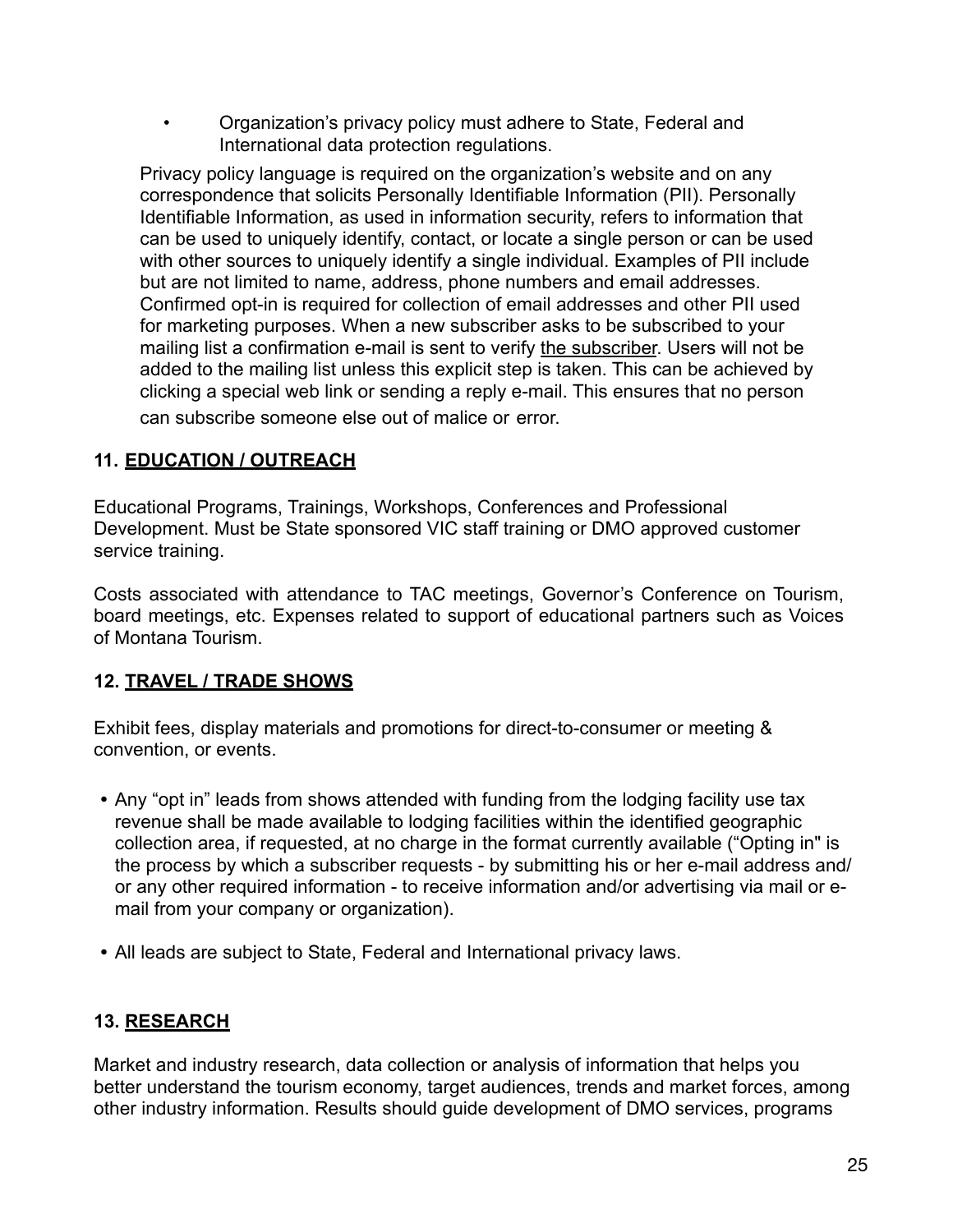and/or promotions. DMOs should first reference cost-neutral sources from Montana Institute for Tourism and Recreation Research (ITRR) or Department partnerships for available data or research services.

## **12. PRODUCT DEVELOPMENT**

Development or implementation of visitor amenities that enhance the visitor experience. Up to, but not exceeding, 35% of the organization's annual budget may be designated to this method. The DMO is to assess the community's needs to enhance the visitor experience and all projects must have DMO board approval.

- **•** Visitor Amenities include items such as VIC enhancements and improvements, visitor kiosks, visitor information, responsible recreation resources, cultural tourism, visitor signage and wayfinding, visitor amenities, visitor restroom enhancements, etc.
- **•** Visitor Amenities must be owned by a qualifying government entity, tribal government, or nonprofit organization. Funds are not to be used for major construction, utilities or underground infrastructure.

*A DMO must define Destination Management/Stewardship/Development as part of its strategic role to use this method.* 

*Specific examples of allowable projects include, but not limited to: create and install brand-aligned banners at a VIC, repair public restrooms, create informational kiosk showing local Native American history, produce and circulate Recreate Responsibly information throughout community, public Wifi at key visitor location. Wayfinding/ Signage directing people to general visitor services - NOT TO SPECIFIC FOR-PROFIT BUSINESSES. Consulting fees for developing a wayfinding program.*

*Specific examples of ineligible projects include, but not limited to: sewer line for new public restrooms, construction of sidewalks, paving parking lot. Things that would normally be within the purview of a local municipality.*

*The Council will review requests on a case-by-case basis and reserves the right to approve or reject.* 

*The TAC Marketing Committee Chair and one DMO representative will field questions regarding this method. The Marketing Committee will make recommendations.*

## **15. VISITOR SERVICES**

All VICs requesting funding shall be non-profit tourism related organizations.

• Every effort should be made for the VIC to be open at peak service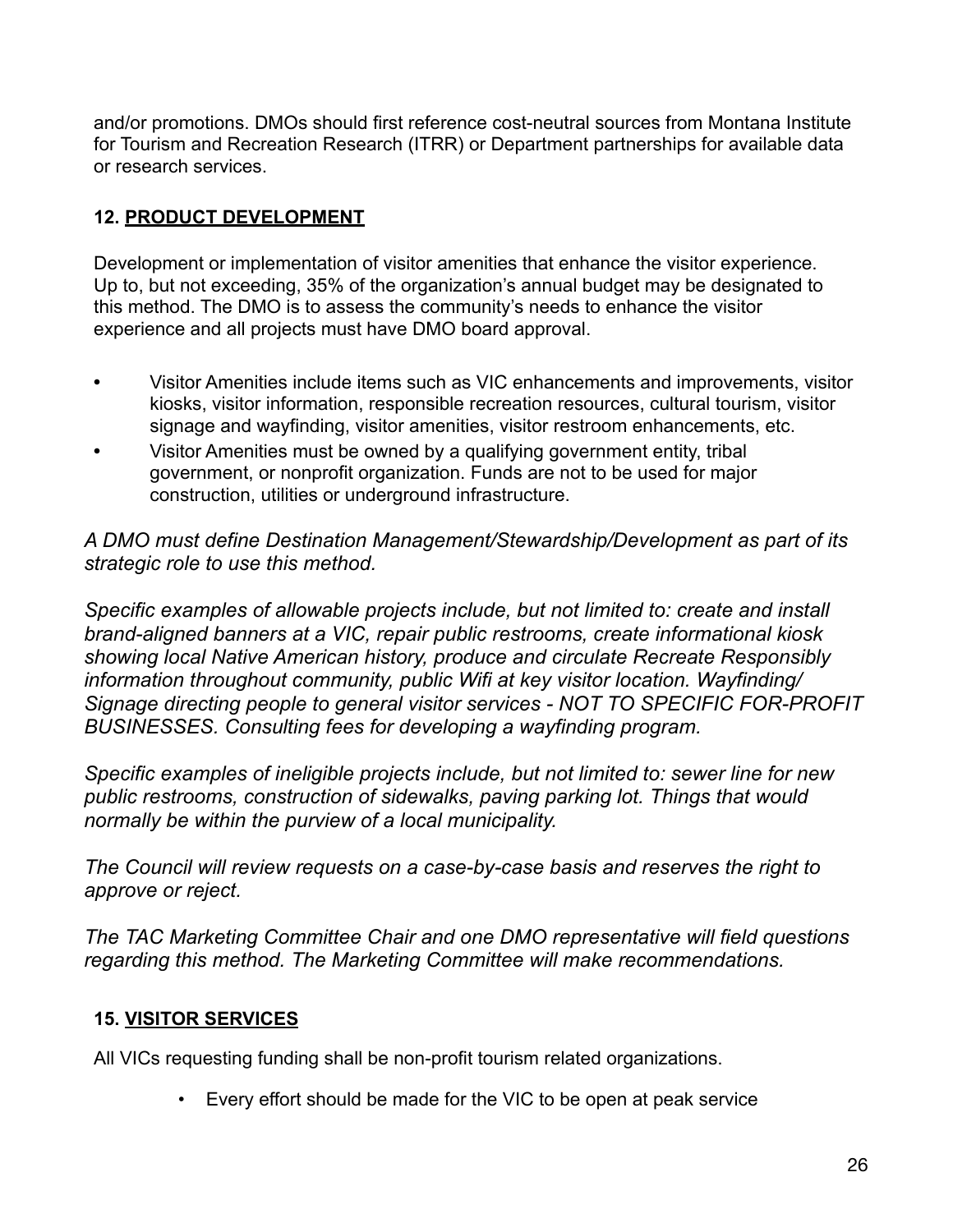hours between Memorial Day and Labor Day.

- The lodging facility use tax revenue may be provided only to fund travel counselor manager/staffing.
- Requests for funding should consider visitation figures and staffing for the previous two years of operation for the months that funding is being requested.
- A job description for VIC staff should be on file at the organization.
- VIC signage shall include the words "Visitor Information."
- A. VIC Staffing
- B. Call Centers/Fulfillment
	- a. Call Center Services
	- b. Postage and Distribution
	- c. Print Collateral, Travel Guides (Production and Printing)
		- Print costs less than \$5,000 are exempt from bidding requirements.
		- Organizations shall include the line "Printed for free distribution" on print publications.
		- Printing on recycled paper is encouraged.
		- To distinguish from independent publishers, it is recommended that copyright and the source(s) of funding for DMO publications such as Official Travel Guides be included. i.e., "2022. Printed and/or distributed with Accommodation Tax, TBID, and Resort Tax funds."
		- Montana, spelled out in its entirety, shall appear at first glance on all printed material.
		- The word Montana and locator map shall appear on Region Travel Guides in the format and style provided by the Department.
		- Organizations are encouraged to include locator maps in other print projects whenever possible.
		- Any printed material, which contains paid advertising, shall maintain a ratio of at least 50% or more editorial versus 50% or less advertising. Any revenue earned from ad sales on a lodging use tax funded project must first be applied towards the lodging use tax cost of that project.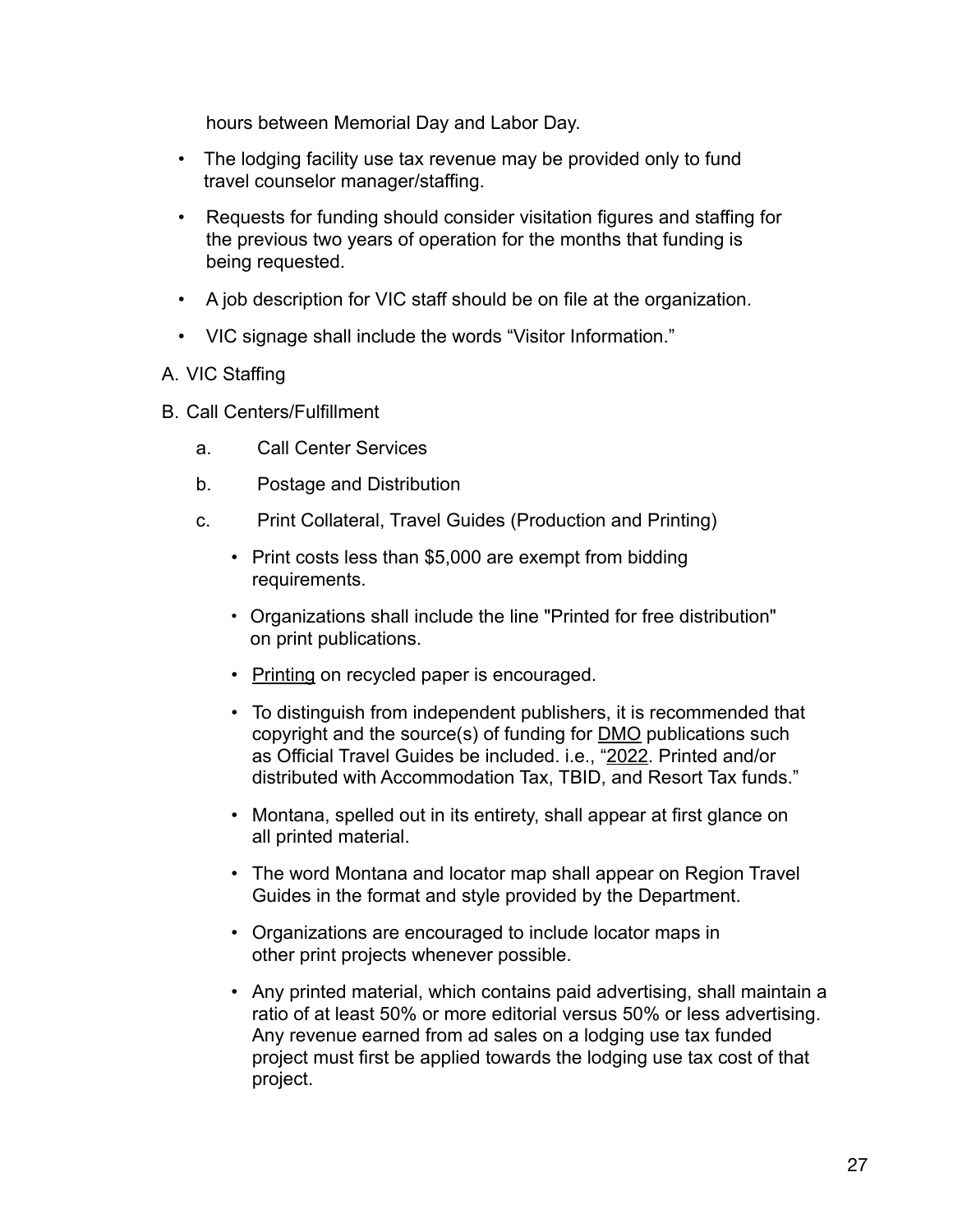- Credit lines by publishers and printers may be included only on the inside of travel guides and the back panel of brochures. All other items are excluded.
- Credit lines can include only the business name in a point size (font) no larger than the lodging facility use tax credit line.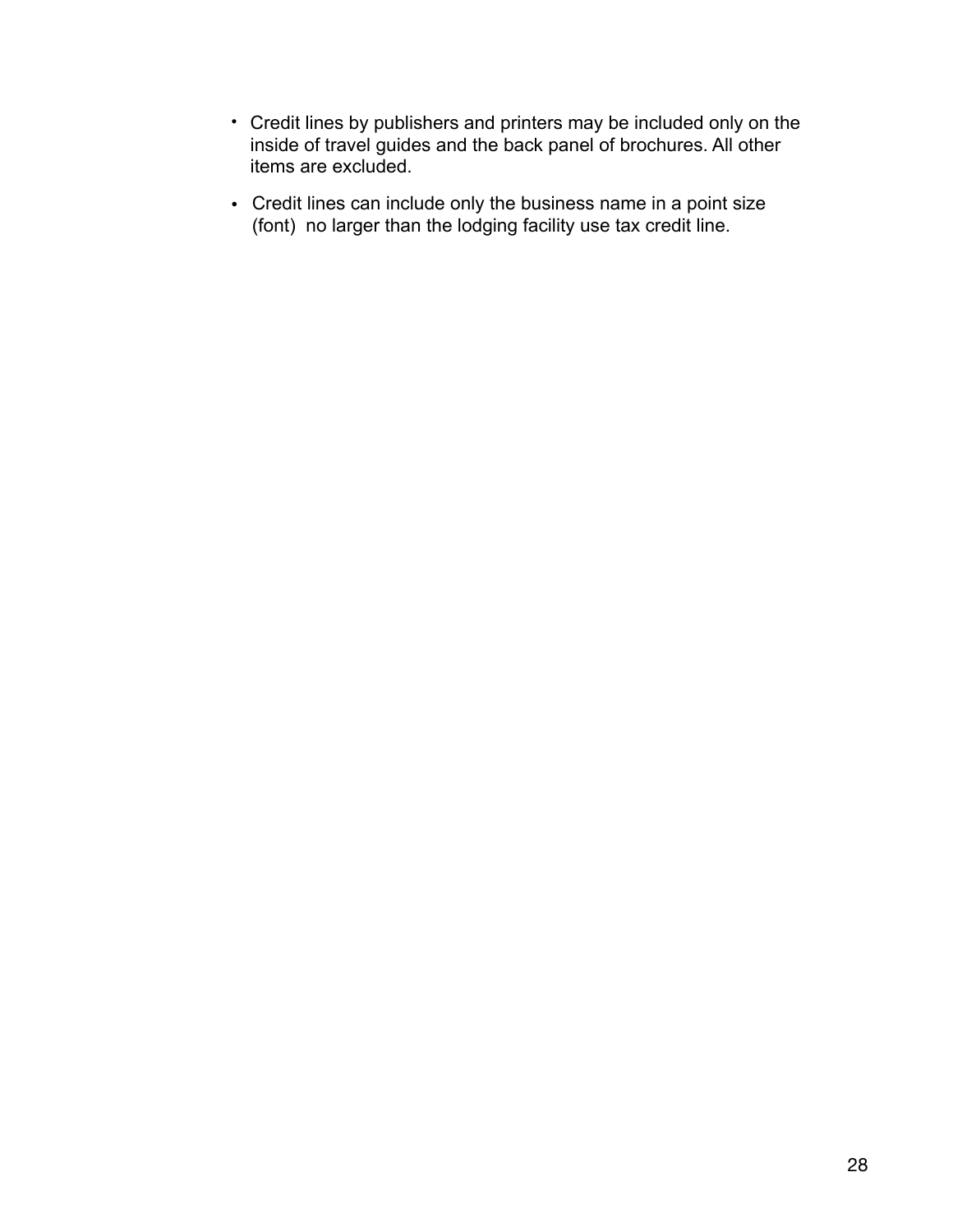## **OLD APPENDIX A INFO:**

The former Appendix A has been removed from the January 2022 Regulations and Procedures. However, please note these guidelines:

#### **VISITOR INFORMATION CENTERS**

(from new regs)

The DMO is expected to create and maintain timely and relevant methods to deliver visitor information during the planning process as well as at the destination. This includes a comprehensive website for all DMOs. **For CVBs this includes an accessible physical location within the community, managed or affiliated, where visitor information may be easily acquired.** 

(from old appendix A)

Our purpose is to create a valuable and positive experience for the visitor.

The Regulations and Procedures have relaxed the required open hours for VICs:

- Every effort should be made for the VIC to be open at peak service hours between Memorial Day and Labor Day.
- The lodging facility use tax revenue may be provided only to fund travel counselor manager/ staffing. *(not janitorial/maintenance services, etc)*
- Requests for funding should consider visitation figures and staffing for the previous two years of operation for the months that funding is being requested.
- VIC staff should be knowledgeable of resources available for sharing and distribution of information relating to travel conditions and activities within their area and the state of Montana. A job description for VIC staff should be on file at the organization.

Duties considered part of travel counselor manager/staffing funded with bed tax dollars may include but are not limited to:

1. Responding to tourism inquiries in an appropriate manner.

2. Compiling, inputting and disseminating data where appropriate regarding information on visitors, calendar of events, local hotels & other tourism businesses.

- 3. Making lists of businesses to contact about tourism concerns.
- 4. Researching information for guests.
- 5. Ordering / storing / stocking brochures and maps from attractions/hotels, etc.
- 6. Maintaining the VIC area.
- 7. Conceiving / developing area wide tours and support materials for same.
- 8. VIC scheduling / payroll.

9. Participation in organization-approved hospitality and tourism customer service training and familiarization activities.

10. Maintain record of visitation counts.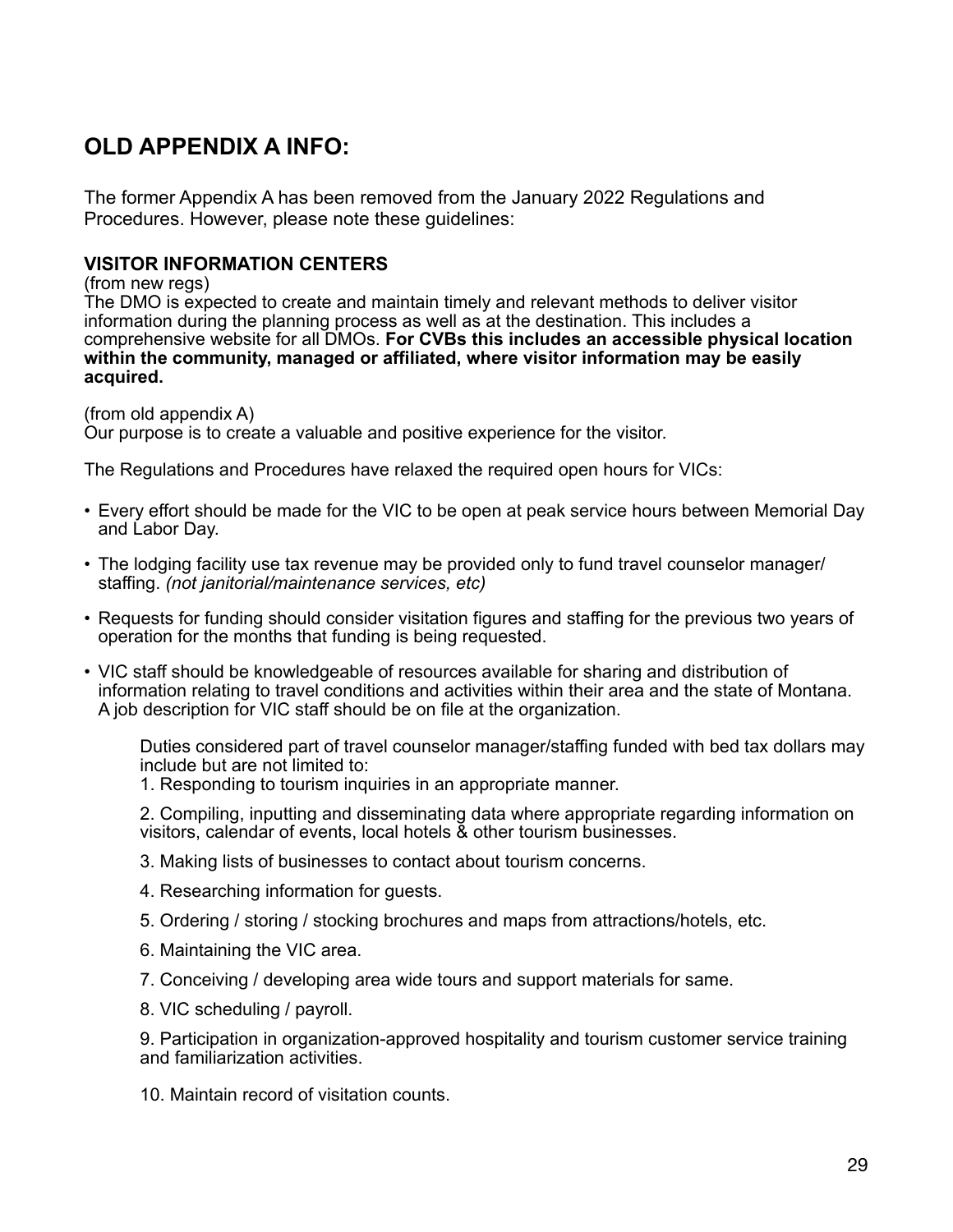# **OLD APPENDIX B INFO:**

The former Appendix B has been removed from the 2023 Regulations and Procedures. Marketing segments should be addressed in a broader context by defining your target audiences in the DMO Plan narrative. For reference, here are some industry standard segments or target audiences:

- **Consumer:** Messaging that is direct to the traveler. Often referred to as FIT (Fully Independent Traveler)
- **Earned Media/Publicity** (combined with Tourism Sales in methods)**:** Earned media (or free media) refers to publicity gained through promotional efforts other than advertising [\(paid](https://en.wikipedia.org/wiki/Advertising)  [media](https://en.wikipedia.org/wiki/Advertising)) or branding (owned media). It is typically generated by an outside entity such as customers, journalists or influencers.
- **Groups** (or, Tourism Sales, combined with Earned Media in methods): Meetings, conventions, weddings, reunions, etc. The target may be the meeting planner or the attendees of the group function.
- **Events:** Includes musical, cultural, sporting, special interest gatherings intended to draw attendance from outside the immediate community or region.
- **Film:** Collaborative efforts to attract inclusion in film and television productions with the intent to portray the location positively.
- **Marketing Support:** No longer used as a segment, it is a method.
- **Tourism Industry Partners:** Those entities that collaborate on Destination Stewardship, Development or Management. Appropriate when Product Development method is utilized.

# **MORE SAMPLE PLANS**

Plans may be viewed (not edited) by visiting: <https://funding.mt.gov> User name: marketingplan Password: marketingplan1

Exceptional plans include: Discover Kalispell, Gardiner CVB, Glacier Country Tourism

## **MONTANA TOURISM-RELATED ACRONYM LIST**

ADR Average Daily Rate

AIANTA American Indian Alaska Native Tourism Association

- AIS Aquatic Invasive Species
- AOR Agency of Record